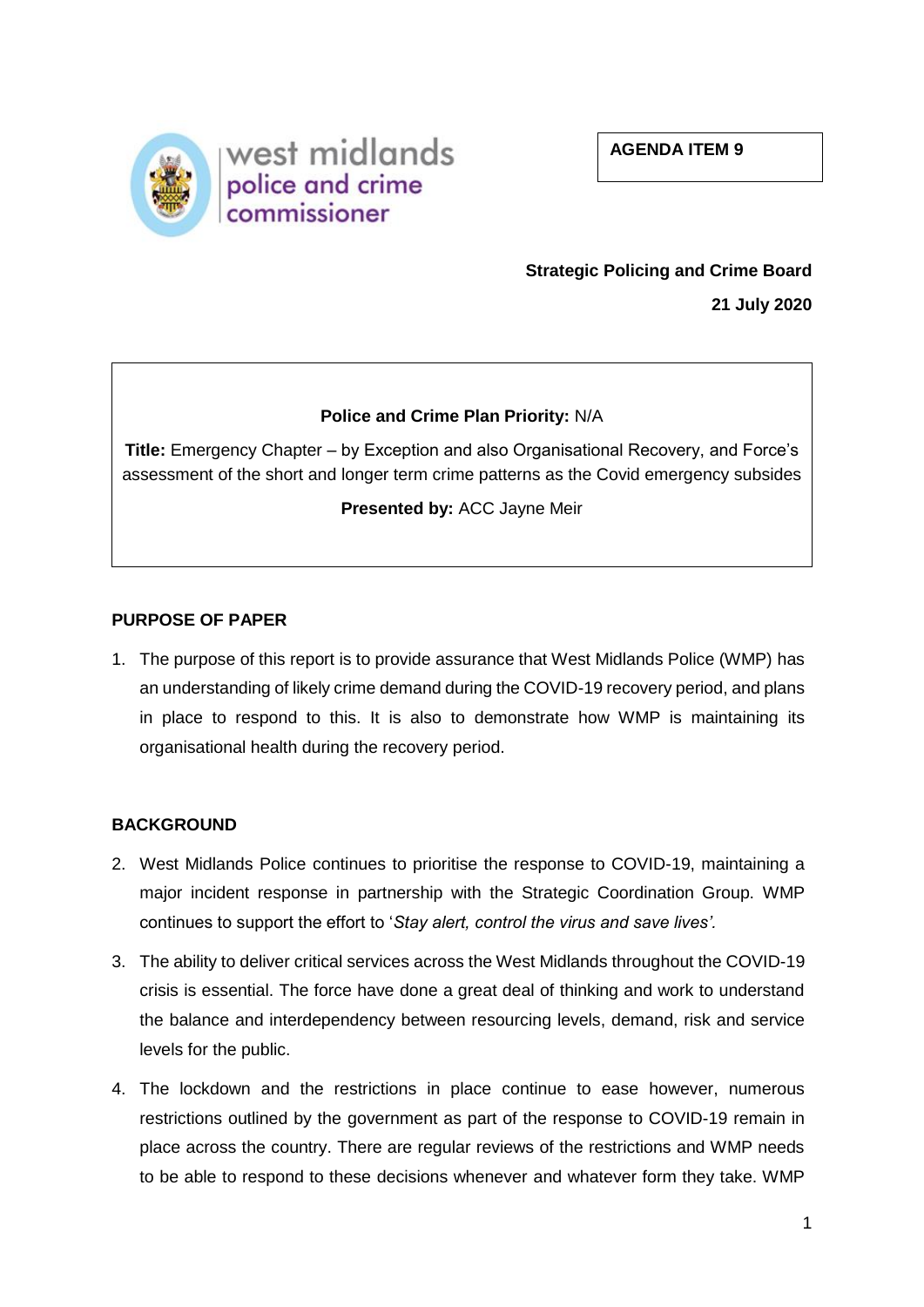need to plan and prepare for the new normal following the current restrictions that have been put in place. This will also include a number of factors that will need to be considered to determine what principles are put in place to deliver services that will manage the increase in demand we are likely to face.

# **PART 1: WEST MIDLANDS POLICE RESPONDS EFFICIENTLY AND EFFECTIVELY TO COVID-19, AND WORKS IN PARTNERSHIP TO PROTECT THE PUBLIC OF THE WEST MIDLANDS**

5. This section will outline the Force's activity to address the objective set by the Police and Crime Commissioner as part of the emergency update to the Police and Crime Plan 2016 – 2020. The Force will report on crime demand during the response to COVID-19, in addition to providing demand predictions and its organisational and operational response plans for the next twelve months.

## **CRIME DEMAND**

*Crime demand patterns during the response, restart and recovery periods*

- 6. Crime and demand during the period of COVID-19 restrictions has been largely as predicted by WMP. A significant and immediate reduction in all crime types was experienced at the start of the lockdown. This has slowly risen during the period with increases being seen across domestic abuse, hate crime and other violence.
- 7. Currently domestic abuse and hate crime are at their highest ever volumes. Violence in public places, especially concerning under 25s, is increasing week on week and is likely to continue through the summer with young people out of education and restrictions on holiday activities.
- 8. Online offending is also increasing, driving record volumes of harassment. Domestic abuse, hate crime and neighbour disputes have also increased.

## *Predicted Three-Month Demand Pattern*

9. It is highly likely that restrictions will continue to be lifted and crime patterns will begin to return to normal.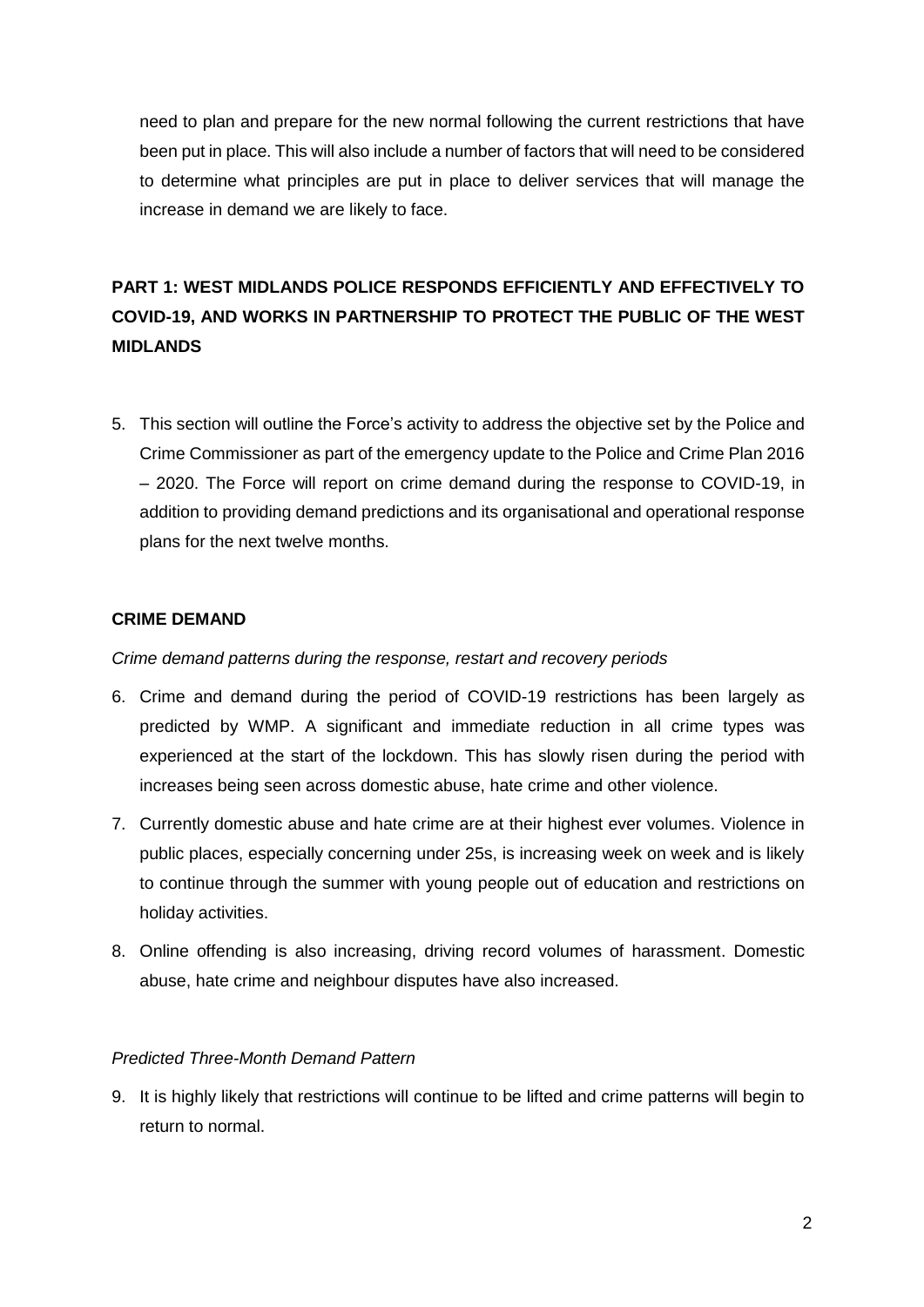- 10. Children and young people will return to education in some form, leading to a steady increase in reports of child abuse and other violence associated with travel to and from.
- 11. It is likely that large public gatherings will continue into early autumn while nights remain lighter, driven by restricted access to other entertainment. This will increase the associated violence and anti-social behaviour in a period that would ordinarily see reductions.
- 12. Burglary and robbery will begin to increase in line with the usual seasonal patterns.
- 13. Cancelled annual leave during COVID-19 has caused a large backlog of annual leave for officers and staff which may lead to significant abstractions for the rest of the year. This could cause issues with the policing of major events e.g. Op Pelkin.

# *Predicted Six-Month Demand Pattern*

- 14. By the end of the year it is predicted that crime will have returned to its usual volume although the patterns of offending may change.
- 15. Residential burglary and personal robbery will be the greatest seasonal threats at this time, with risks around business crime series and sporadic violence. However planning for periods such as Christmas and New Year will have to take into account restrictions on the hospitality sector and how displacement from traditional locations for celebrations may impact on policing resources.
- 16. The socio-economic impact of the period of restriction will become more apparent and may impact on demand. The most notable areas of impact will be on mental health and unemployment and thus, this could create an increase in demand.

# *Predicted Twelve-Month Demand Pattern*

- 17. By summer 2021 the usual seasonal pattern of crime will have resumed and WMP will be entering a period of summer demand, which will see an increase in violence and antisocial behaviour. During this period we are likely to see an increase in staff abstractions.
- 18. Domestic abuse and hate crimes are likely to have stabilised at a higher volume driven by a continued increase in crime data integrity and how crimes are ethically recorded; alongside increased public confidence in police to deal with these matters.
- 19. The longer term consequences of recession, unemployment and deprivation are likely to have a significant impact on the West Midlands region. This will create further demand in already high demand geographies, such as Impact Areas.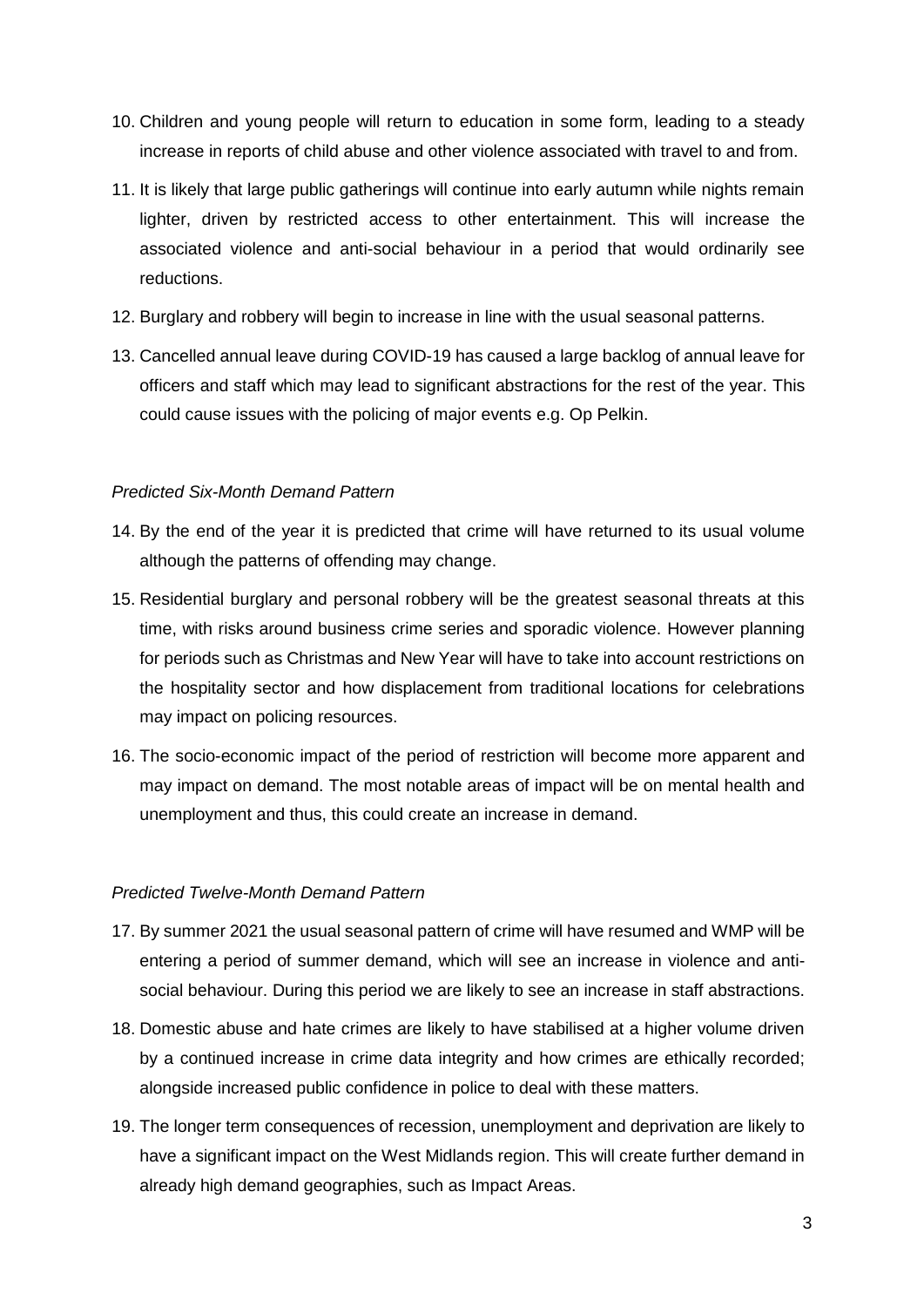- 20. Preparations for Commonwealth Games 2022 and the delivery of Coventry City of Culture will require significant resource.
- 21. Crime, and its investigation, is likely to continue to become more complex with increased online and digital offending.

# **ORGANISATIONAL AND OPERATIONAL PLANNING TO ADDRESS DEMAND**

*Assumptions, Plans and Objectives*

- 22. Current and future demand used the following key objectives for operational planning:
	- Understand the current landscape, using data to develop our knowledge of the current and previous demand levels
	- Identify opportunities to further reduce legacy work and outstanding suspects
	- Maximise resilience across the force, in departments/NPUs during this period, particularly critical skills/roles
	- Develop principles that can be adopted to manage demand during the post/part lifting of restrictions, including surge options
- 23. Due to the unpredictability of demand and the fact that there are no previous similar events of this kind, the team used planning assumptions to guide the operational planning.
- 24. The below assumptions were used to influence thinking and decision making:
	- Some form of restrictions will remain in place for the rest of the year
	- The majority of the public will continue to comply with restrictions
	- That the variance of restrictions will be announced with little or no notice
	- We will need to comply with some form of social distancing for the foreseeable future
	- Schools will remain closed short term but will re-open (in some form) before the end of the year
	- Self-Isolation and sickness within WMP will remain stable
	- Deaths in the region will continue
	- Projections from Data Laboratory are accurate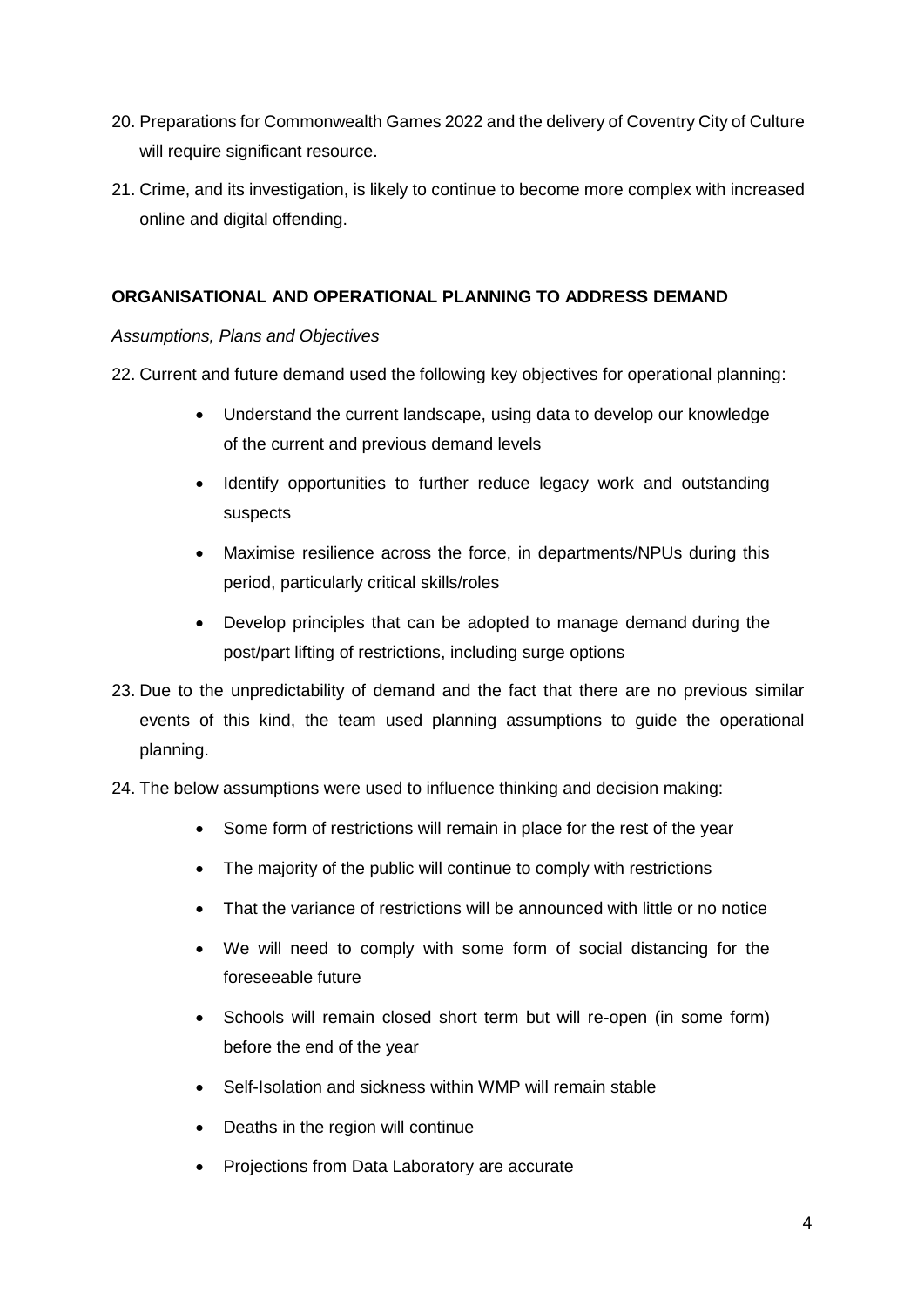- Demand levels will increase as restrictions are partly or fully lifted
- 25. The arrival of the information technology system ControlWorks, at the beginning of March 2020 has seen a different way of managing calls for service; hence it is difficult to directly compare 2019 with 2020.
- 26. This work-stream provides the force with a clear understanding of the current demand levels and the opportunity to develop key tipping points to support the enacting of any principles that will manage an increase in demand. Working alongside key stakeholders will ensure that opportunities will be taken to continue reducing legacy work, for example, the number of outstanding suspects.
- 27. To identify the most appropriate resources to support the force it is imperative to understand the annual leave, training requirements and other abstractions alongside the department and neighbourhood policing unit current service offers that have been developed. Tactical activation of these principles will support the force in managing demand in any challenging periods.

## *How we are using the COVID-19 powers*

- 28. The guidance and police powers in relation to COVID-19 have been updated. The main changes are in respect of gatherings. Which now state that no-one can participate in a gathering of more than 30 people that takes place in a dwelling, house boat or on public outdoor land (subject to certain exemptions). The approach is still to Engage, Explain, Educate and as last resort Enforce (4E). Where there is gathering of more than 30 people an officer may:
	- Direct to disperse the gathering
	- Direct a person to return to the place they are living
	- Remove a person from the gathering

An officer may use reasonable force to remove a person in order to do so.

- 29. The amendments have also resulted in the re-opening of the majority of non-essential premises apart from a limited number, including nightclubs, swimming pools and gyms. There is continued engagement with local authorities over enforcement of premises open in contravention of the regulations.
- 30. The current total of directions to leave on the West Midlands Police app is 2,826. A brief overview of how we compare from ACRO Criminal Records Office data as of 22 June 2020 is shown in Table 1 overleaf.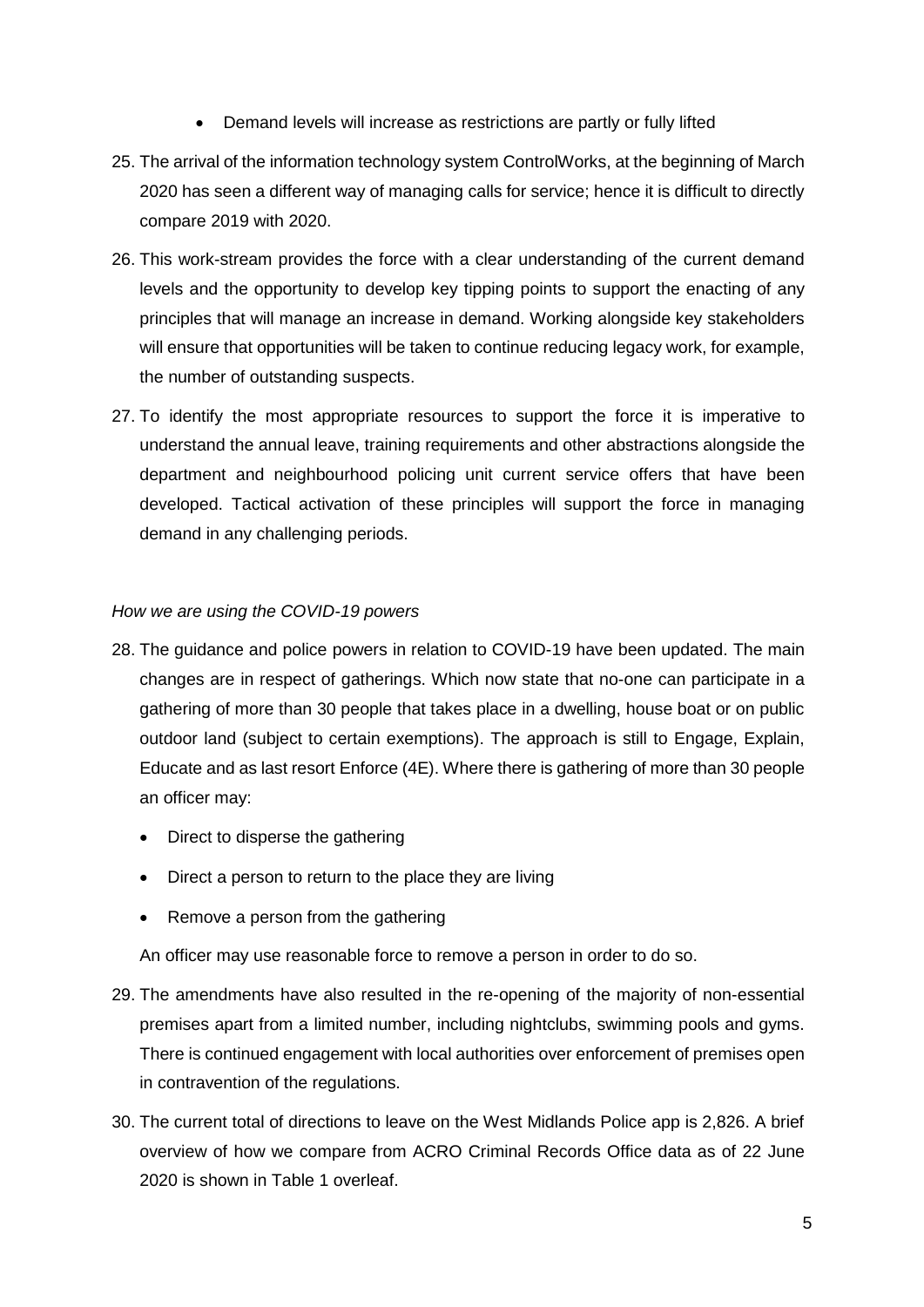| <b>Force</b>              | <b>Total</b> |
|---------------------------|--------------|
| <b>West Midlands</b>      | 373          |
| <b>Greater Manchester</b> | 303          |
| <b>Metropolitan</b>       | 1072         |
| <b>South Yorkshire</b>    | 366          |
| <b>West Yorkshire</b>     | 774          |
| Warwickshire              | 58           |
| West Mercia               | 168          |
| <b>Staffordshire</b>      | 42           |
| Lancashire                | 771          |
| <b>Thames valley</b>      | 796          |
| <b>Devon and Cornwall</b> | 978          |

Table 1. ACRO data comparison across force areas – 22 June 2020

#### *Directions to Leave*

- 31. Directions to leave have a number of outcomes including: dispersal, fixed penalty notice, summons and arrest.
- 32. There have been a total of 2,826 directions to leave from March 2020 to 26 June 2020 as can be seen in figure 2 below. Over this period whilst there have been peaks and troughs, throughout March, April and May there has been a notable decrease in directions to leave in June. This coincides with the government's increased easing of restrictions.





33. Of the 2826 direction to leave given 74.5% were dispersed and 17% were for fixed penalty notices, 0.8% resulted in summons and 0.7% resulted in arrest.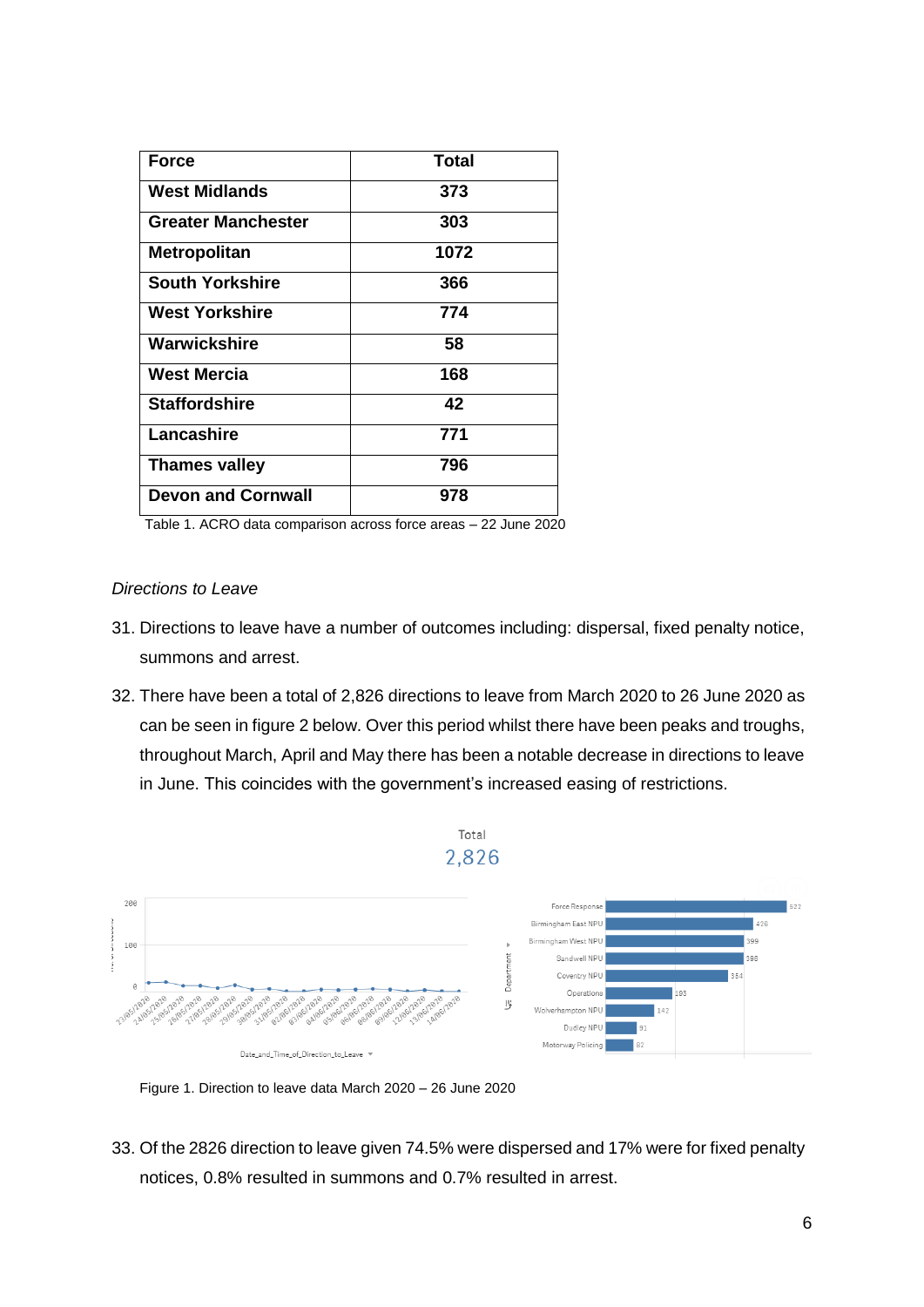- 34. Our baseline for assessing disproportionality is the 2011 census. We base ratios on the rate of an activity rate against the people the census says make up that ethnic group. Whilst the census has been updated with estimates since it was carried out, it is some years old. It is acknowledged that more recent estimates show that the demographics and population of the West Midlands is far more diverse than in 2011. The data also shows that 29% of people were aged 18 to 39 years, 27% were aged 40 to 59 years and 22% were aged 60 years and over.
- 35. During the period 59% of directions to leave have been given to white people, 20% to Asian people and 10% to black people. This means within the West Midlands policing area, Asian people are 1.3 times more likely to be directed to leave than white people, and black people are 2.1 times more likely to be directed to leave than white people. The levels of disproportionality tend to decrease when looking at neighbourhood ward levels.
- 36. The data also shows that direction to leave are disproportionately used by age. 25-39 year olds have received 33.8% of directions to leave and 18-24 year olds have received 22.5% of directions to leave. If this is compared to the census data the two age categories would need to be combined showing 18 to 39 years olds have received 56.3% of directions to leave which is 27.3% above the 2011 census data.
- 37. Fixed penalty notice data shows a similar trend to the direction to leave and as the lockdown relaxed the number of fixed penalty notices has decreased which is in line with what we would expect.
- 38. There have been 487 fixed penalty notices issued as a direction to leave. 47.8% have been issued to white people, 27.3% have been issued to Asian people and 5.5% have been issued to black people. This shows that Asian people are 2.0 times more likely to be given a fixed penalty notice than white people, and black people are 1.9 times more likely to be given a fixed penalty notice than white people.
- 39. The age data for fixed penalty data is disproportionate against 25-39 year olds at 47.2% and 18-24 year olds at 27.3%. This is significantly higher than the census data.
- 40. Whilst it is acknowledged that broader data is disproportionate, these levels decrease when looking at neighbourhood ward level. The numbers of directions to leave are low with 74.5% being for dispersal and 17% for fixed penalty notices. This is in line with a really robust 4E approach with a strong emphasis on engage, explain and encourage.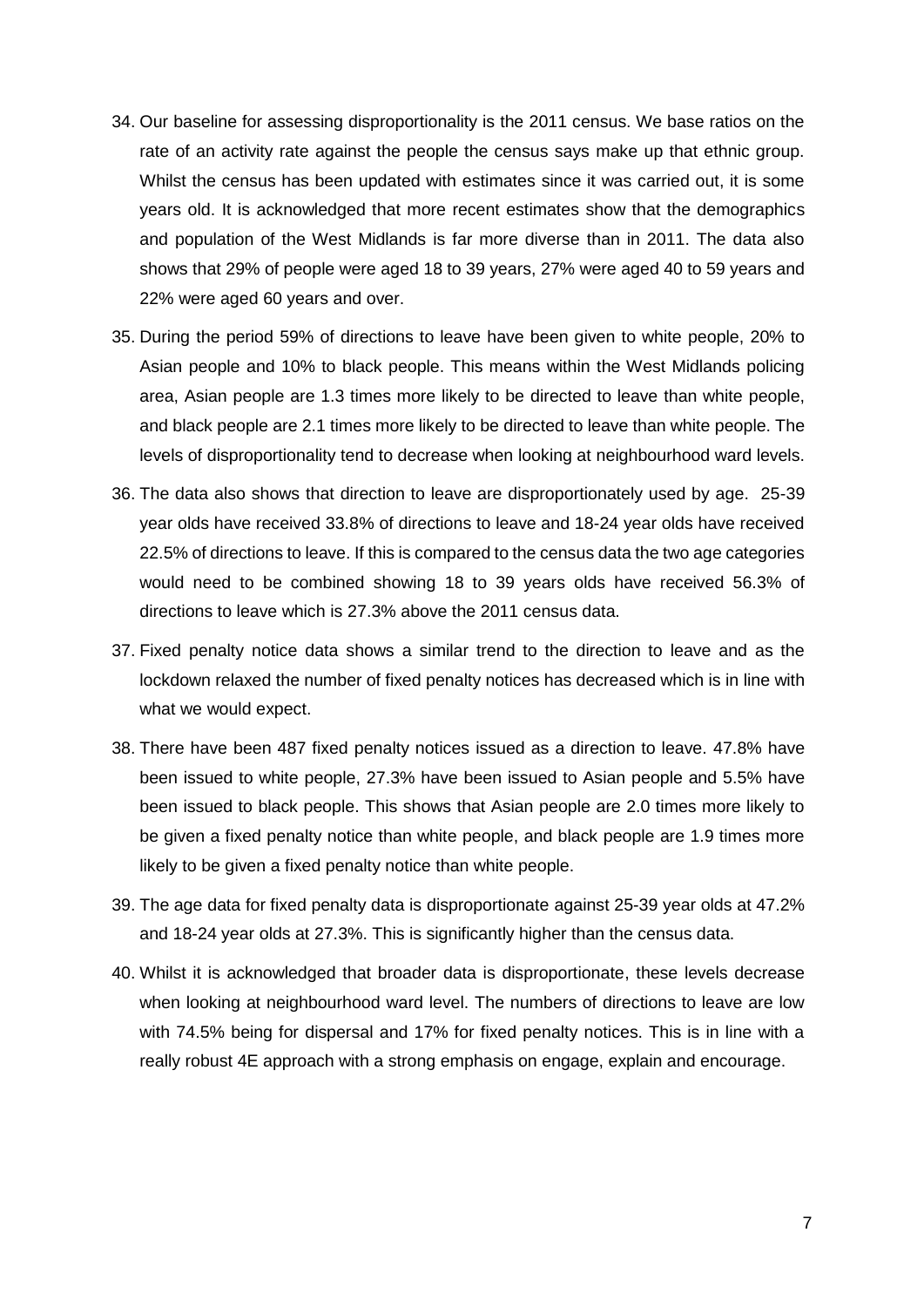## **ORGANISATIONAL LEARNING AND CHANGE**

## *Background*

- 41. In support of the major incident response to COVID-19, an organisational learning project has been mobilised. The aim of the project is to define and deliver a strategic approach to: capture learning; document changes; and collate best practice across WMP. This will support in assessing impact of learning and decisions taken during the emergency. This co-ordinated approach provides a framework to feed the insight and recommendations into the organisation, supporting the emergency response, as well as strengthening the force's approach through to recovery and beyond.
- 42. A strategic approach has now been defined and implemented to capture learnings, with views being elicited from across the entire organisation. Learning has also been gathered regionally and nationally in conjunction with partners and through National Police Chiefs Council (NPCC) and the College of Policing (CoP) briefings.
- 43. To date the project team have collated over 370 insights, which have all been triaged, distilled and assessed for value.

## *Emerging themes from the Emergency*

- 44. A number of 'proximate' opportunities have been identified, where changes to the way we work have yielded immediate productivity benefits and were recommended to be maintained. These are being monitored and evaluated within existing governance structures and via the appropriate executive lead. Other insights, where further research and evaluation is required, has been formally commissioned through the Organisational Change Board (OCB) construct. The changes impacting the operating model are transitioning into the recovery phase for implementation via the change and transformation portfolio.
- 45. A number of key themes have emerged in terms of learnings, best practice and changes and some of these are summarised below.

## *Remote Capability and Agility*

46. Over the past few months opportunities have been capitalised, to uplift the force's remote and agile capability. This has supported the force in its ability to enable homeworking in accordance with government policy and also enables people to continue to work when self-isolating or shielding.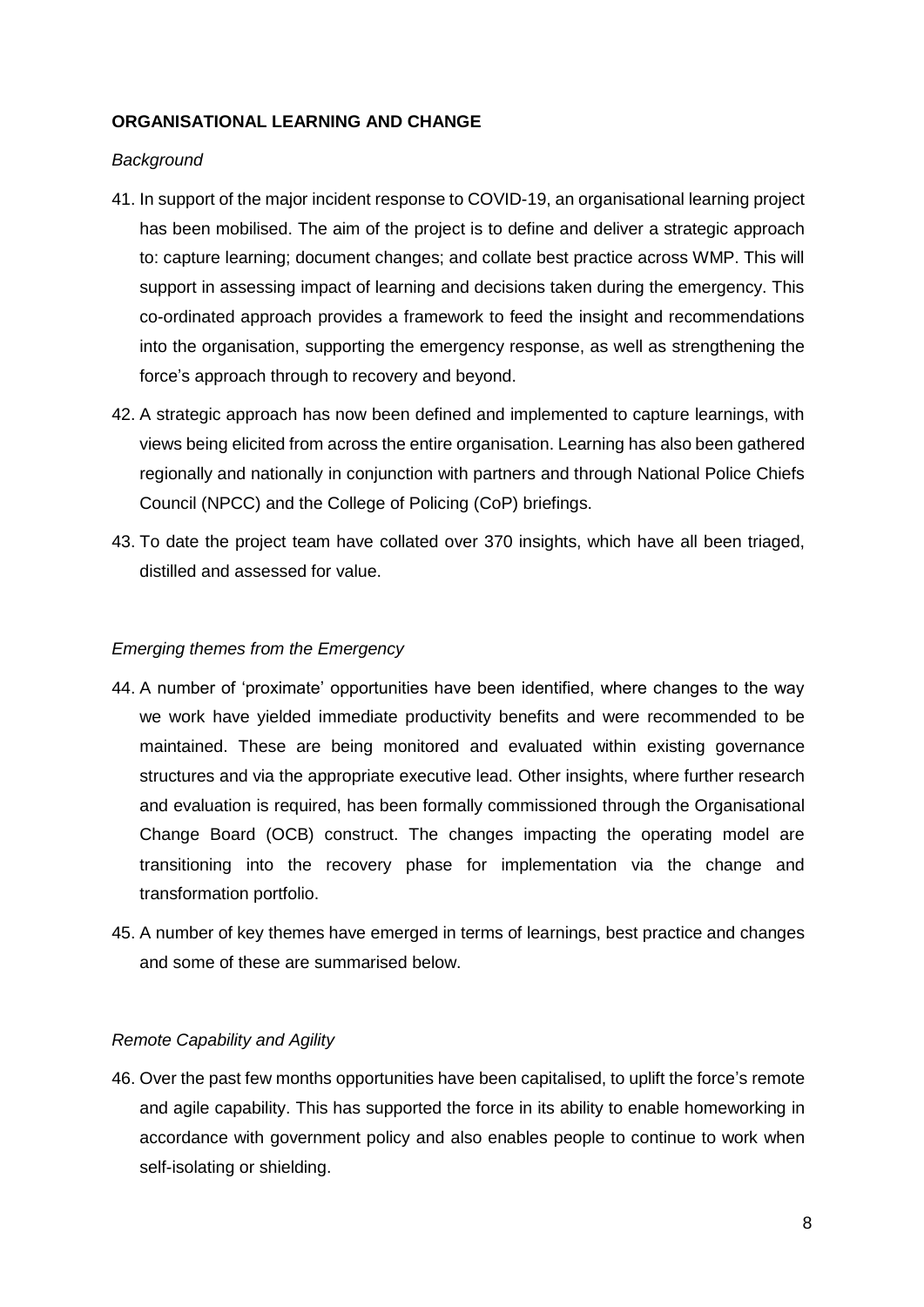47. Opportunities have been maximised and the agility strategy and tools have strengthened the ability to continue to deliver mission critical functionality during the emergency response.

## *Transfer of Digital Evidence to CPS*

48. The Crown Prosecution Service (CPS) provided WMP with a number of Egress licences that enable WMP to upload digital media electronically to the CPS. This has removed the need for the creation and delivery of physical discs, yielding significant benefit for the force. Work continues to look at the sustainability of this solution and will be managed in conjunction with the ongoing Digital Evidence Service (DES) project.

# *Remote Witness Access to Virtual ID Parades*

49. Prior to the COVID-19 pandemic, witnesses completed identification by viewing remote identification parades at an agreed police station. WMP have now trialled and amended the process, whereby witnesses can now view the virtual identification parade electronically away from the station. This will continue post COVID-19 and monitored as part of the crime governance board.

# *Remote Access to Persons in Custody (PIC)*

50. WMP have amended the interview process, allowing third party agencies and legal representatives to have remote access to a person in custody, by utilising personal issue laptops. This facilitates a completely virtual interview including the officer in charge (OIC), the person in custody and the legal representative. Alternatively, a partially virtual interview whereby the OIC and the person in custody are in an interview room and legal representation joins remotely via a laptop is utilised. This practice will continue and will be monitored through the existing crime governance board.

## *Virtual Voluntary Interviews*

51. Appointments have successfully been held over Skype with the voluntary interview being recorded, as part of the investigation. This practice will continue as the force move into recovery phase.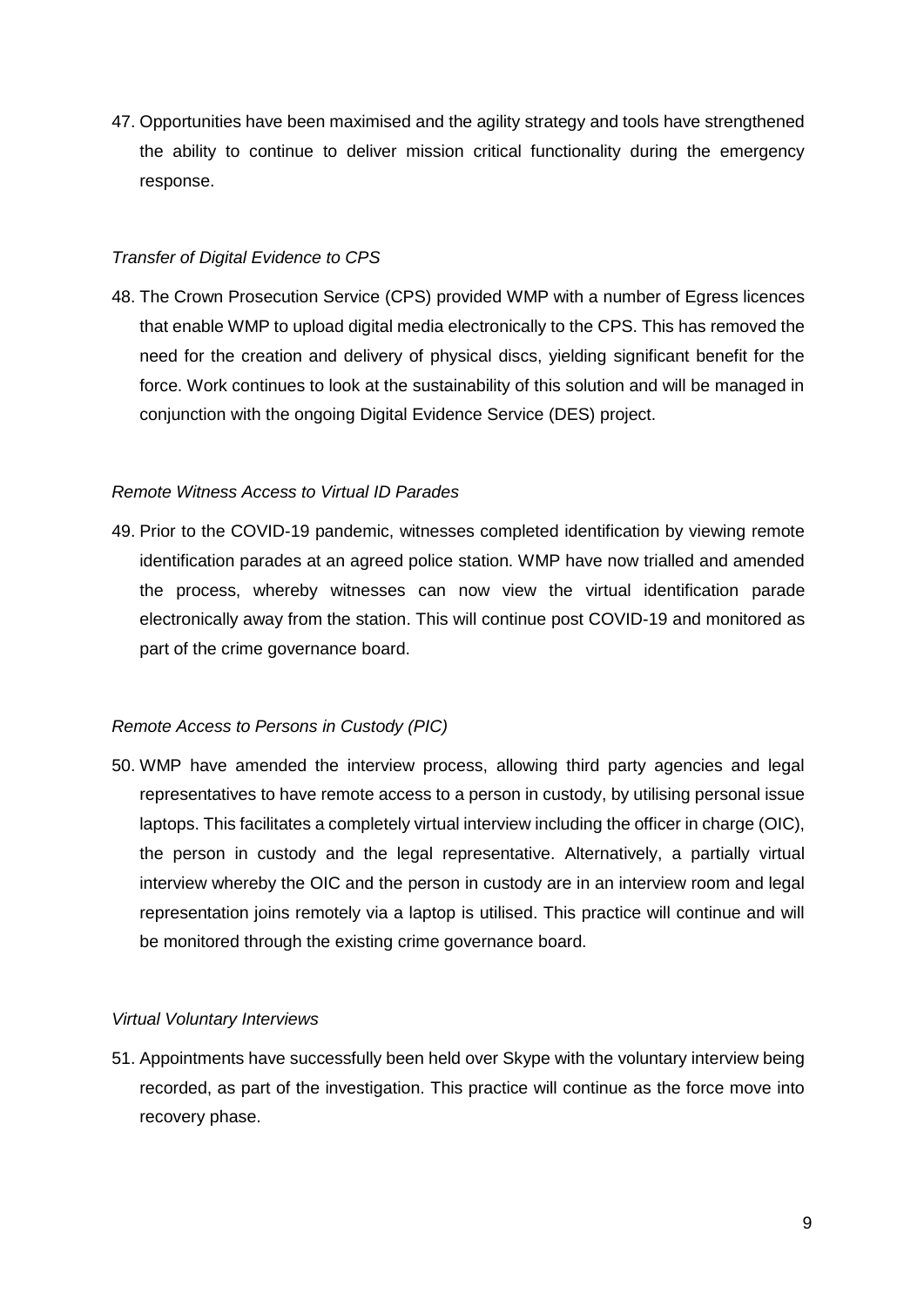#### *Virtual Teams: Missing persons and Domestic abuse*

52. A number of virtual teams have been created, providing the force with flexibility to enable primary investigations, for specific categories of missing persons and low risk domestic abuse. This is conducted by phone, as opposed to physical attendance. These changes continue and are being monitored and assessed for efficiency and risk under the remit of the change and transformation portfolio.

## *Virtual Teams: Force Response*

- 53. Mirabooks can be connected to officers work mobile phones giving all the functionality of a laptop. These were deployed to enable officers who were self-isolating, shielded or restricted to work effectively from home. A virtual team was created and working alongside Force Contact, and any calls for service deemed suitable for a response by telephone were facilitated by the virtual team.
- 54. This practice supported the resilience of Force Response during this time and now provides opportunity for more flexible ways of working to be explored for restricted or not fully deployable officers in the future. This approach will continue and is currently under review to assess benefits, risks and impact.

#### *Agile Working – Force Contact*

- 55. The New Ways of Public Contact project supported Force Contact to establish 'home worker' groups on the force's Live Chat capability.
- 56. The ControlWorks project also enabled logs to be opened and closed remotely as it is a cloud based system. This would not have been possible on the old system. This enabled agents to work remotely and respond at home, providing service resilience during the pandemic. This now affords an opportunity to further explore remote Live Chat agents in the future.

## *Agile Working across PPU*

57. A number of teams, who would not ordinarily be able to work in an agile way, have been supported with new equipment enabling them to move exclusively to home based working. This has yielded a productivity uplift and an opportunity to trial more agile ways of working providing the force with more flexibility in the future.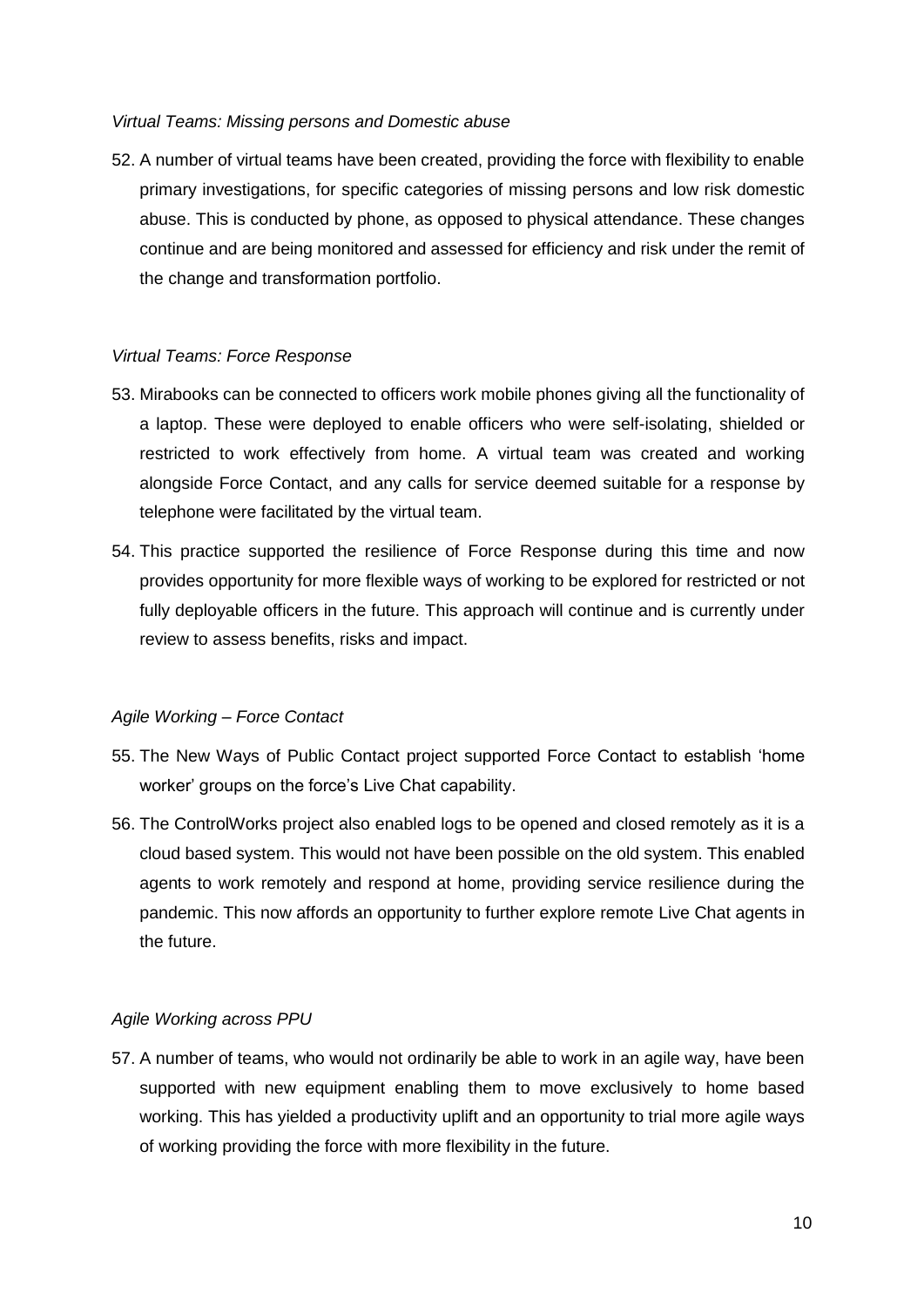#### *Digital Statements*

58. Electronic statements were previously delivered via the WMP2020 Change Programme. A statement can now be emailed to the witness enabling them to sign remotely for low level crimes. This will continue to be monitored and enhanced through the New Ways of Public Contact project.

#### *Virtual assessment centres and virtual recruitment processes*

- 59. Assessment centres have been conducted virtually, following guidance from the COP and the Force's recruitment team. The recruitment team worked virtually, utilising online video calling to complete selection interviews, replacing the need for face to face interviews. The process is on-going and working well and has removed the need to sift manually through applications, giving a better overview of applicant experience.
- 60. There are still many decisions and changes to be made in respect of how we recruit, but the above approaches have been well received and it's anticipated this way of working will continue in the future.

## *Citizens, Community and Volunteering*

- 61. Key learnings were captured around the relationships built with faith communities. Through working together, faith leaders, supported by WMP, helped ensure many religious festivals could be marked during lockdown. This network are now working intrinsically to plan for reopening of places of worship, ensuring this is done in a way which is safe for everyone, compliant with government restrictions and maintains the integrity of the community and faiths.
- 62. Regular calls involving colleagues from WMP, staff support associations, faith leaders and those representing the mayor's inter-faith group were also instigated. A number of practical developments were created in partnership including:
	- Information and signposting for officers via the forces 'Go To app'. Officers were kept up to date with information, to enhance their understanding of how religious festivals were being celebrated differently this year;
	- Signage in the most commonly spoken languages in the region were posted outside places of worship, to help communities understand why people might be present for specific and permitted purposes,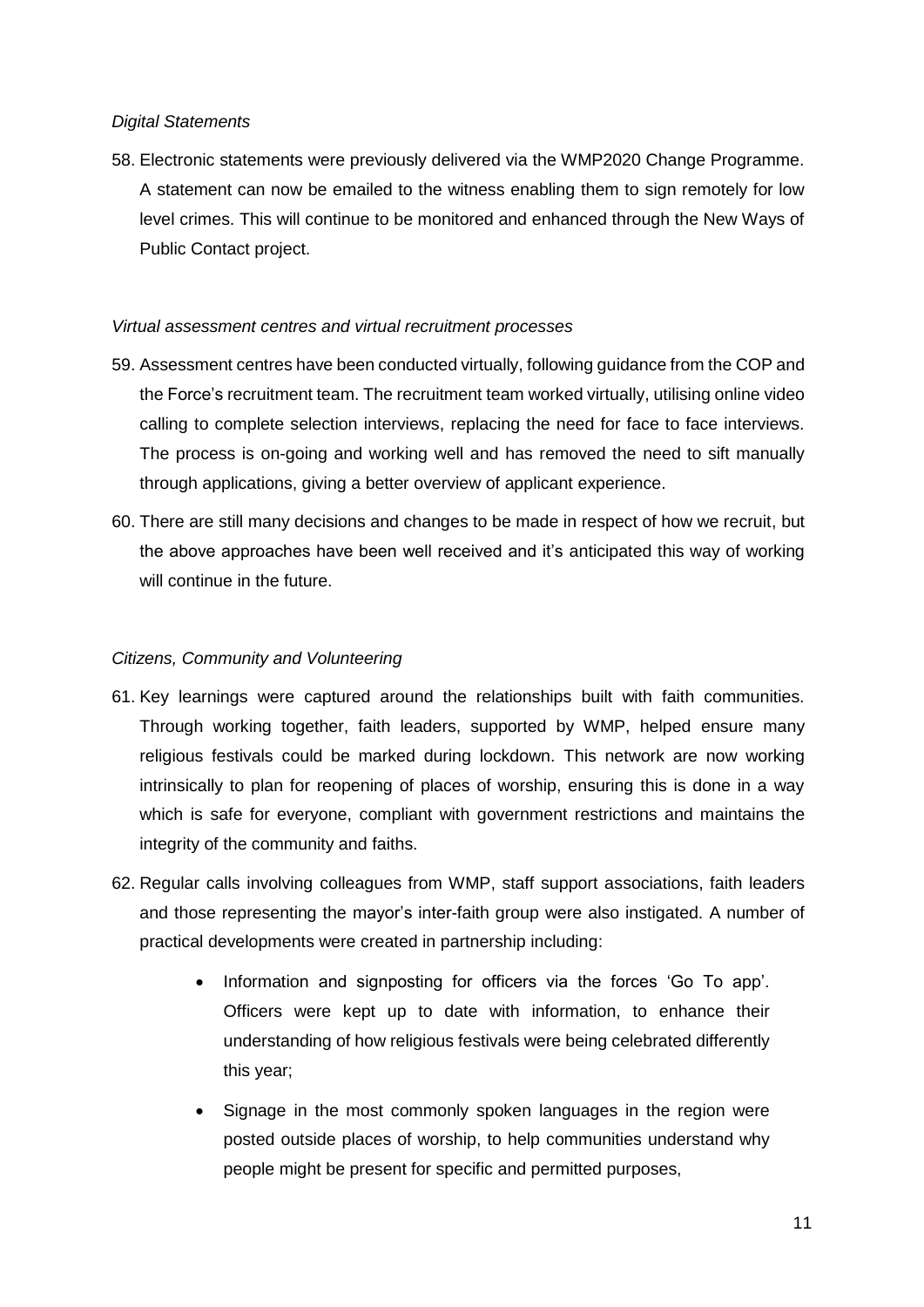- 63. The new relationships and proactivity developed with faith communities and networks has enhanced community cohesion and policing legitimacy, helping to create healthier, stronger and safer communities.
- 64. There was an overwhelming positive response to volunteering, both internally and externally. Existing active citizen groups scaled up to deal with the response. Over 500 new citizens offered their services and internally the Force created a bank of staff volunteers from non-business critical functions, who took on alternative roles to support the Force.
- 65. Active citizen groups, such as Neighbourhood Watch and Safer Streets have also engaged digitally via digital Key Individual Networks (KIN), which enabled WMP to communicate effectively and reassure local communities during the emergency.
- 66. The learning from the unprecedented volunteering response, will help inform the Force's volunteering strategy in the future and the Citizens in Policing team are now proactively managing this increase in capacity, maximising active citizen opportunities for the future.
- 67. Further opportunities also exist to better harness the growing digital connectivity with citizens, volunteers and partners by ensuring the right technical capabilities are in place to support them. The requirements for these digital capabilities are being picked up by the change and transformation portfolio.

#### *Sustaining a healthy workforce*

- 68. Significant interventions and best practice have been captured, which have defined short, medium and a longer term approach to ensure the wellbeing and health of the organisation.
- 69. A dedicated Facebook page was launched. This proved really effective in connecting colleagues working remotely with both information and a series of online remote working training sessions, to build new capabilities across both line managers and colleagues.
- 70. Webinars, online briefings and virtual exercising programmes were launched to help colleagues and managers adjust to remote working and maintain their health and welfare. These additional support mechanisms have been well received by employees and the learning insight will be used to support the people and welfare project in the recovery phase.
- 71. Podcasts were produced. These have been launched and are now being delivered weekly, aimed at supporting colleagues to stay connected throughout the pandemic.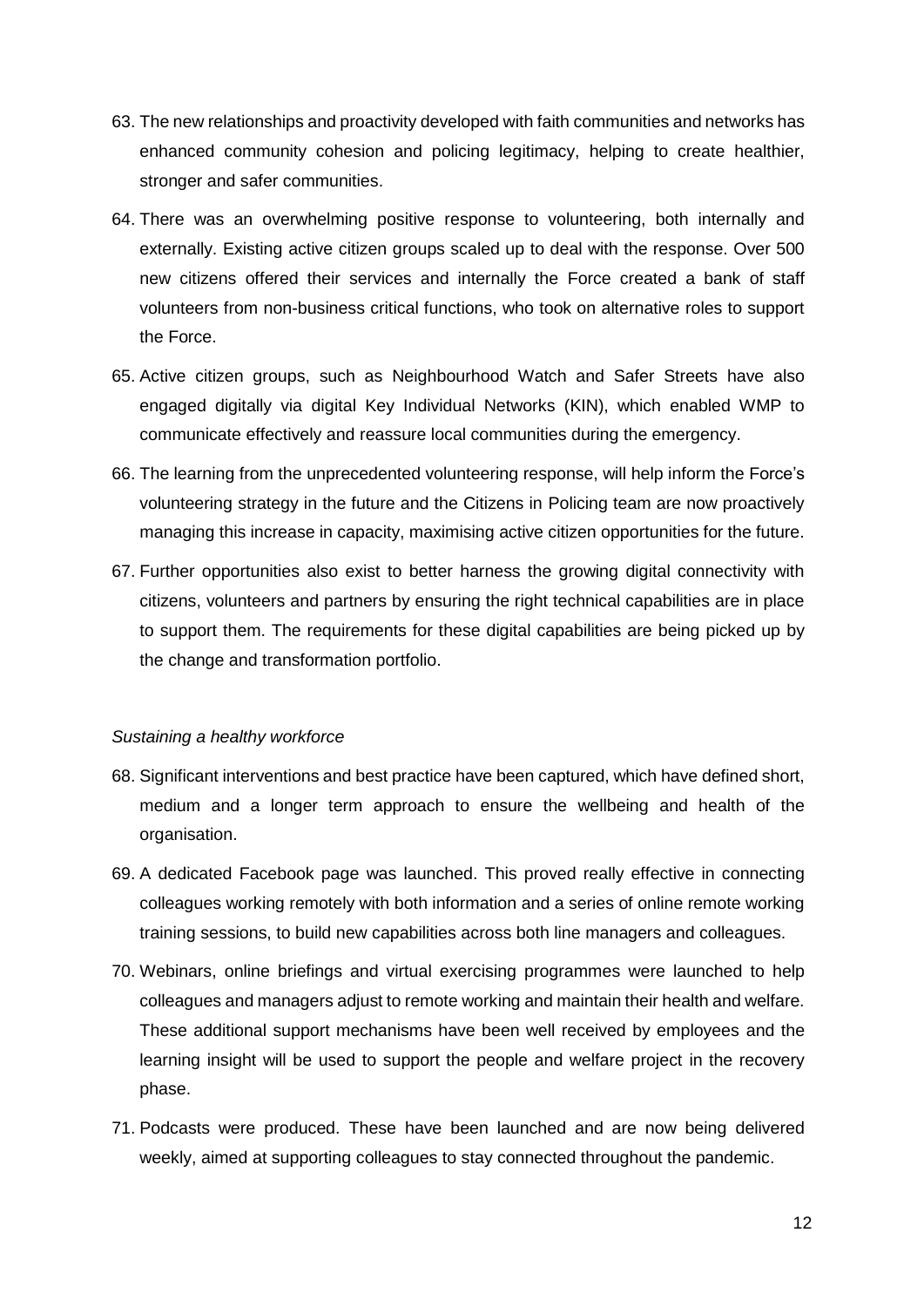- 72. Ear4U is a listening scheme developed and run by trained WMP coaches. This has been launched to help and support all colleagues to feel connected throughout the pandemic.
- 73. There is a significantly enhanced approach to trauma support and this has been delivered to support those in 'high exposure' roles. A trauma risk assessment is complete for the individual which gives access to focussed trauma risk management resources and fast track referrals process. There is also improved education for line managers.
- 74. A number of dedicated contact teams were launched utilising trained and clinical colleagues to support the organisation, ranging from COVID-19 support such as testing referrals and results service for colleagues displaying COVID-19 symptoms, to support and guidance for shielding colleagues. This was led by the occupational health team communicating the updated government and Public Health England (PHE) guidance where necessary, and supporting colleagues with applying this practically to their own personal circumstances.

#### *Information Technology and Digital (IT&D) Capabilities and Tools*

- 75. IT&D have been instrumental in launching new software, technologies and mobile applications and forms, which have made frontline policing more streamlined and effective during the pandemic.
- 76. IT&D have also successfully managed to work entirely remotely and also developed the capability for the majority of laptop and mobility faults to be resolved remotely, without the need to 'dock' or attend face to face appointments.
- 77. Over 1300 personal issue laptops have been configured and successfully rolled out to enable those with underlying conditions, those self-isolating and departments able to work from home, to work in a more flexible and agile manner.
- 78. In support of remote and agile working, over thirty applications have also been approved and installed on the laptops during the past few months.
- 79. Mobile applications have also been created, such as the 'Direction to Leave' app, designed to record COVID-19 related dispersals and an enhanced version of the Force's 'Go To' app providing officers with all COVID-19 news and legislation straight onto their mobile devices.
- 80. Print outs for the Police National Computer (PNC) needed to be processed easier and quicker and a 'PNC Prints' form was created. This is now available on laptop, desktop or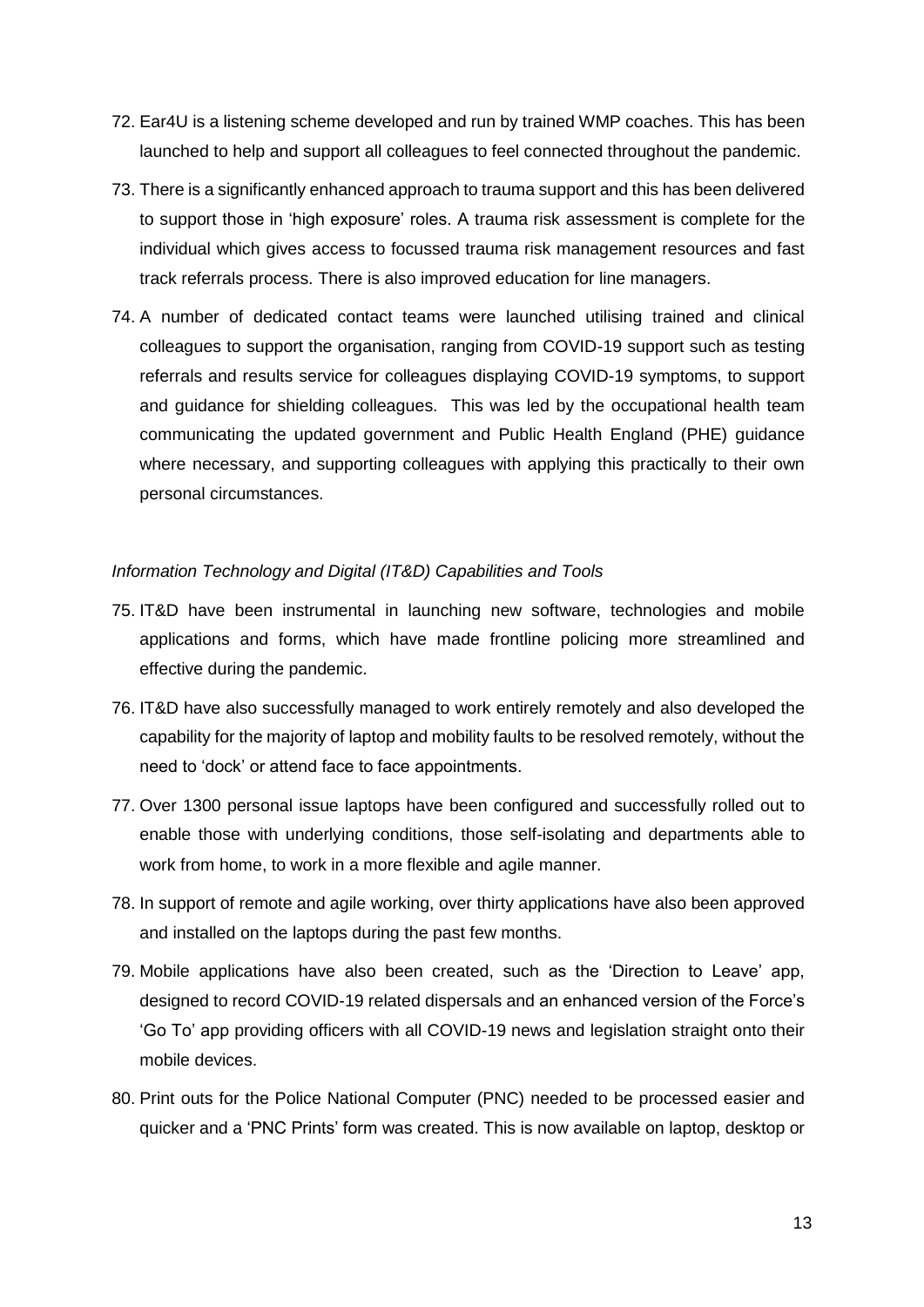mobile device which has eased pressure from other departments who would usually complete this.

- 81. The Force's digital contact platform also underwent some changes and enhancement. The New Ways of Public Contact project developed a COVID-19 specific chat flow for their digital assistant chat-bot, Bob-E, this enabled many queries from the public to be dealt with by this method. During one week in April alone, Bob-E was asked about Coronavirus 6,833 times, and totalling 65% of the total chat-bot demand.
- 82. An updated COVID-19 welcome message was recorded and deployed to the 101 phone lines in late March and a new 'breach of social restrictions' online reporting form went live early in April 2020. Both these enhancements, alongside the changes to Bob-E allowed the Force to optimise current capability, increase resilience and better support Force Contact to manage the new demand seen during the emergency.

#### *Safeguarding Goods and Services*

- 83. The Contracts and Procurement team took a proactive approach to ensuring goods and services, critical to the workforce, were safeguarded to keep supplies running and the organisation safe and secure. The team regularly contacted in excess of 200 suppliers to understand how the outbreak was affecting their business, and worked with them to understand their capability and identify any supply risks. This supportive approach was positively received by suppliers and the learning will strengthen the business continuity in this area in the future. The team also worked with departments to understand current stock levels to ensure we did not run out of any critical supplies. In some cases stock levels were increased from that which we would normally hold.
- 84. There was also an incredible effort from across enabling functions to respond to the need to roll out of personal protective equipment (PPE) to colleagues. Over 1.5 million pieces of PPE were sourced and distributed to over 7500 officers and staff and this responsive effort continues, with PPE now available to officers and staff travelling to work on public transport.

#### *Organisational Learning and Change Benefits*

85. A number of benefits and future productivity uplift opportunities have already been identified. The changes and insight gained during this time have provided further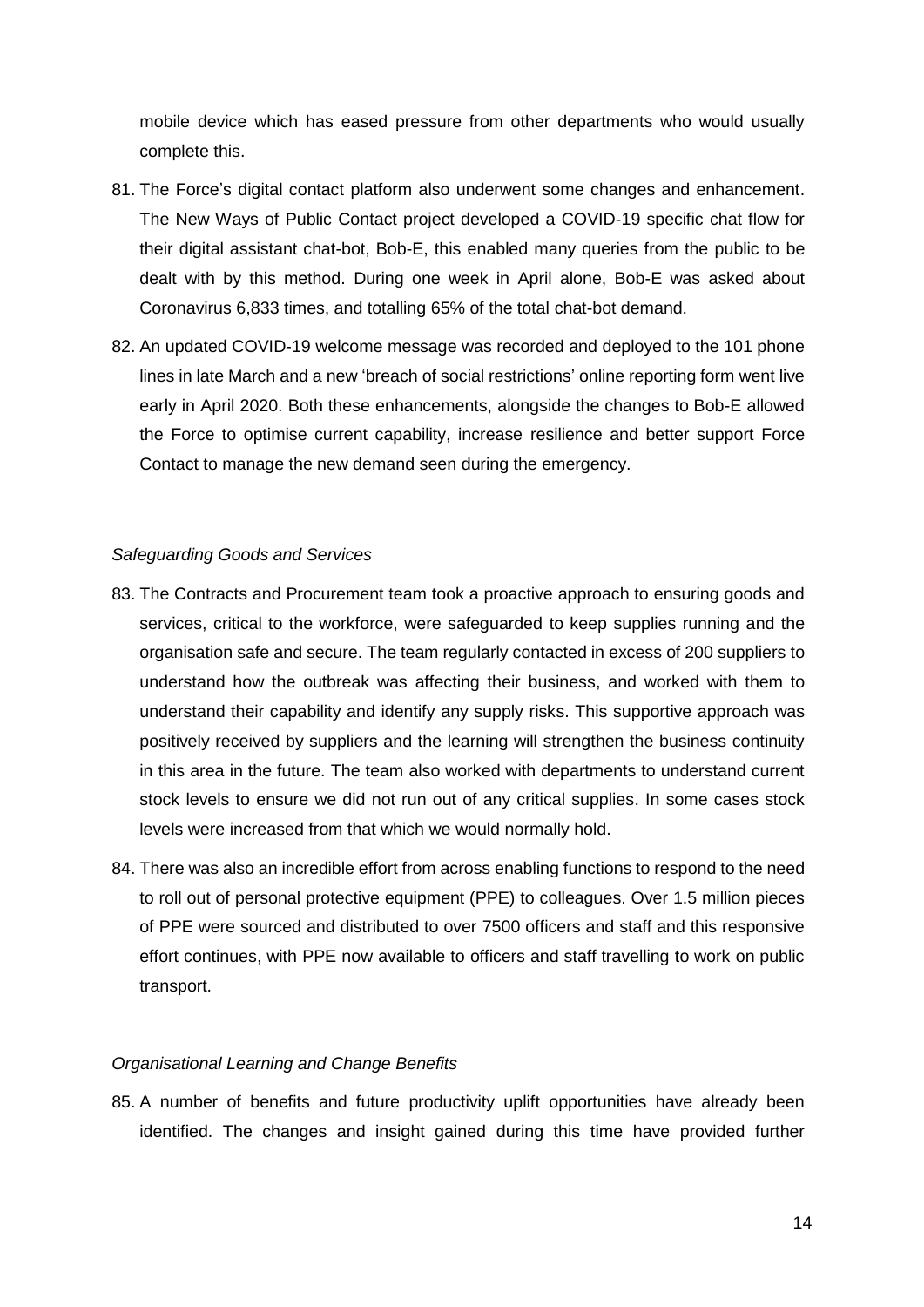opportunity to become more efficient and effective as a Force, as a result of new ways of working.

86. These efficiency gains are starting to emerge and be evaluated and tracked within the existing governance frameworks. As changes start to embed and the Force builds upon the new ways of working, work will be undertaken to define tangible benefits realised throughout this period of unprecedented change.

# **OPERATIONAL LEARNING**

- 87. The Civil Contingencies Act (CCA) (2004) establishes a legislative framework for civil protection in the United Kingdom. It imposes a clear set of roles and responsibilities on those organisations with a role to play in preparing for and responding to emergencies. The CCA (2004) details six statutory duties which Category 1 responders, including the police, must adhere to. These are:
	- Assess the risk of emergencies occurring and use this to inform contingency planning
	- Put in place emergency plans
	- Put in place business continuity management arrangements
	- Put in place arrangements to make information available to the public about civil protection matters and maintain arrangements to warn, inform and advise the public in the event of an emergency
	- Share information with other local responders to enhance co-ordination
	- Co-operate with other local responders to enhance co-ordination and efficiency
- 88. The work stream utilises the six statutory duties, alongside the Cabinet Office's Civil Contingencies Secretariat and National Resilience Standards, as a framework for the operational learning. Operational planning reviews WMP's response, resume and recovery through the lens of the CCA (2004) and Resilience Standards.
- 89. This programme of work captures and understand the lessons arising from WMP activities in the response, resume and recovery phases of COVID-19 including:
	- Undertake force-wide environmental scanning
	- Undertake environmental scanning to understand WMP's key external partners' response to COVID-19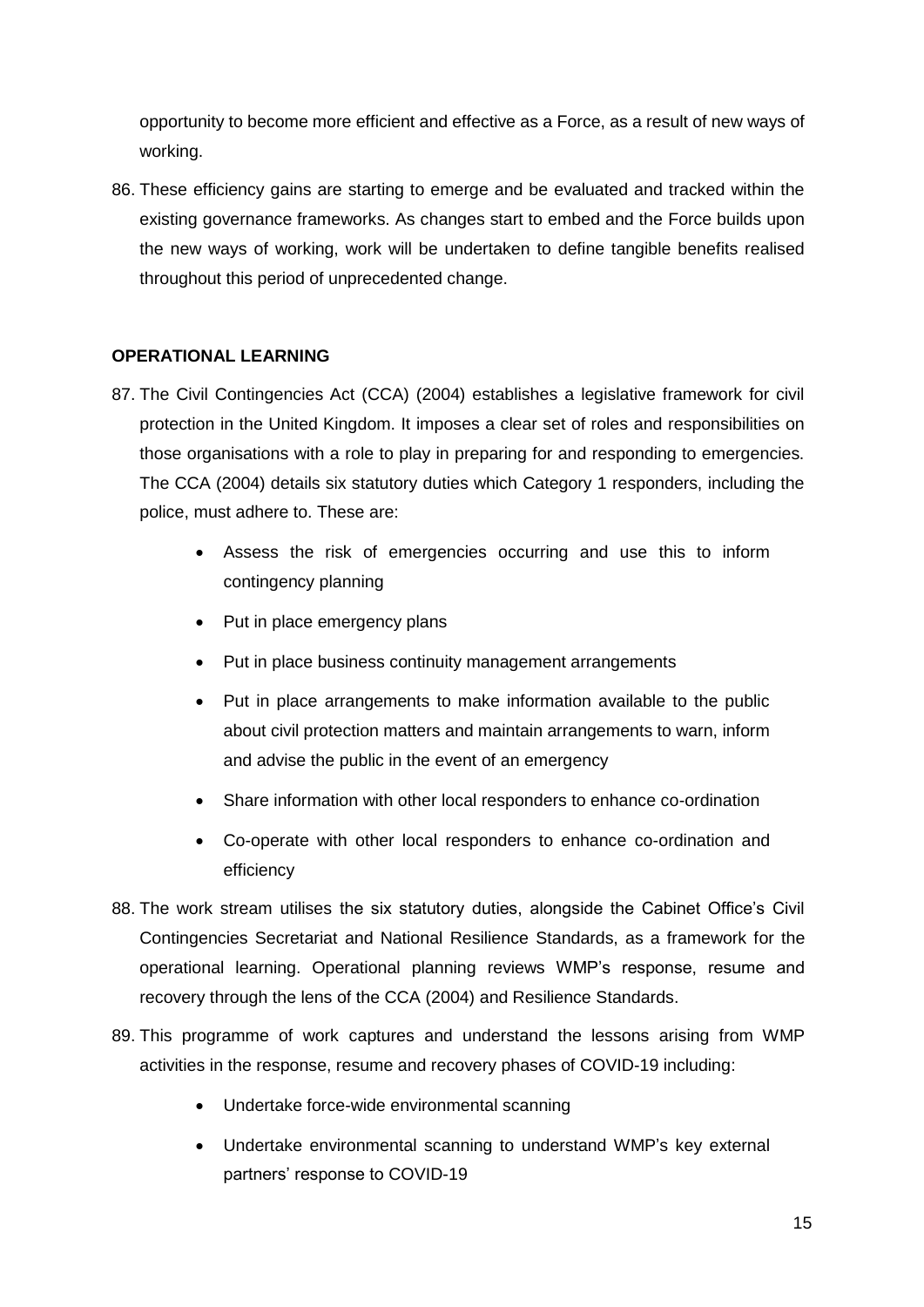- Establish a programme to engage internal and external stakeholders to capture learning
- Analyse operational decisions, policies and procedures adopted
- Identify any lessons for enhancing response to future civil emergencies and/or business continuity planning, testing and exercising
- Regularly engage and influence the national business continuity recovery working group
- Effectively communicate to stakeholders throughout the transition phase
- Ensure any learning develops WMP's Joint Emergency Services Interoperability Principles (JESIP) model and future training
- Ensure that lessons learnt will inform the response to other major incidents and any potential second phase of COVID-19
- 90. We will be collecting the learning points through a number of activities including: questionnaires, structured debriefs, feedback sessions and targeted interviews.
- 91. The operational learning programme has started with questionnaires and structured debriefs looking at the initial response and command structure. This will enable an early report with recommendations, to the Recovery Board in case of a second wave or concurrent incident. A questionnaire has also been sent to all commanders and heads of departments to capture specific feedback in the following thematic areas:
	- Communications
	- **Staffing**
	- Estates
	- Supply Chain
	- **Stakeholders**
	- IT/Equipment
- 92. In addition to capturing internal learning of the activities actions taken by WMP, lessons learnt by other forces will also be key.
- 93. The Emergency Planning College have provided free online training with an overall aim of enabling continuous improvement amongst local resilience forums and partner organisations in their COVID-19 response and recovery operations. This includes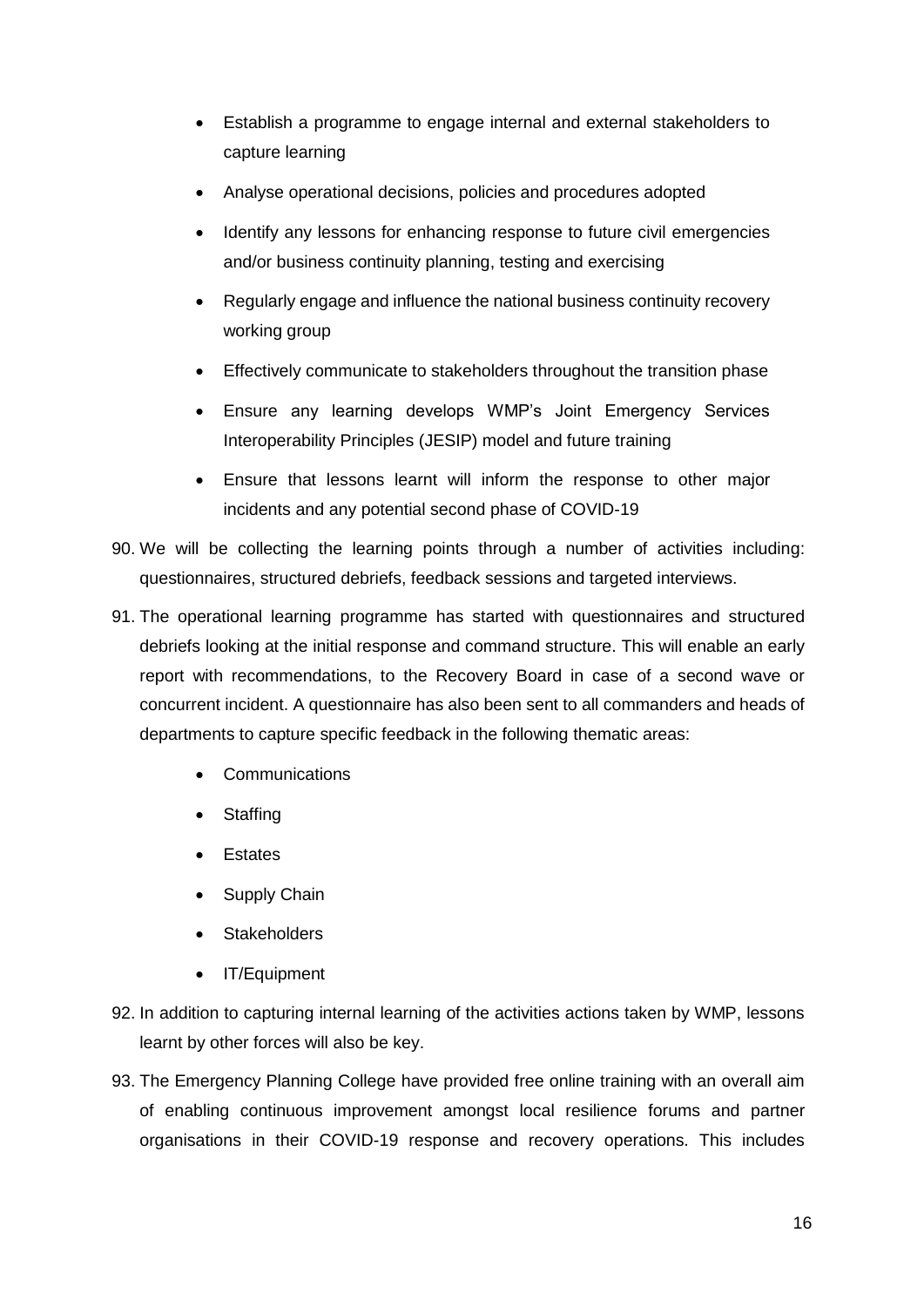establishing a basis for ongoing collaboration and development (e.g. what works, what good looks like, standards and guidance).

94. Operational learning work will continue after the other recovery streams have finished to ensure all lessons have been captured.

# **PART 2: PROTECT THE ORGANISATIONAL HEALTH OF WEST MIDLANDS POLICE, SO IT NOT ONLY RESPONDS TO THE NATIONAL EMERGENCY EFFECTIVELY, BUT RECOVERS AND RETURNS TO NORMALITY AS QUICKLY AS POSSIBLE**

95. This section will outline the Force's activity address the objective set by the Police and Crime Commissioner as part of the emergency update to the Police and Crime Plan 2016 – 2020. The Force will report on PPE, COVID-19 testing, force sickness, absence and self-isolation data and future financial implications.

#### **PERSONAL PROTECTIVE EQUIPMENT**

- 96. PHE set out guidance around PPE. The best line of defence remains regular handwashing, staying two metres and sanitising work stations often.
- 97. Providing the appropriate level of PPE to all officers and staff is a key priority for WMP.
- 98. A weekly PPE update is provided to the executive lead, the update details the current stock level for each item, expected consumption over the next 12 weeks, the quantity that is on order, and when that order will arrive. Each item is then given an appropriate status: red, amber, green. This level of visibility provides ongoing assurances.
- 99. The Force has sourced, procured and issued two face coverings and a bottle of hand sanitiser to all staff and officers who travel to and from work on public transport.
- 100. 2800 staff and officers have requested face coverings and these were issued within twenty-four hours of Shared Services receiving the request*.* We have also offered these to volunteers.
- 101. The face coverings are good quality and can be washed 100 times each and therefore we expect the two face covers issued will last around six months. The Force has received positive feedback about the quality of the product.
- 102. The end to end process was put in place a week before the start date of the government mandating face coverings being worn on public transport.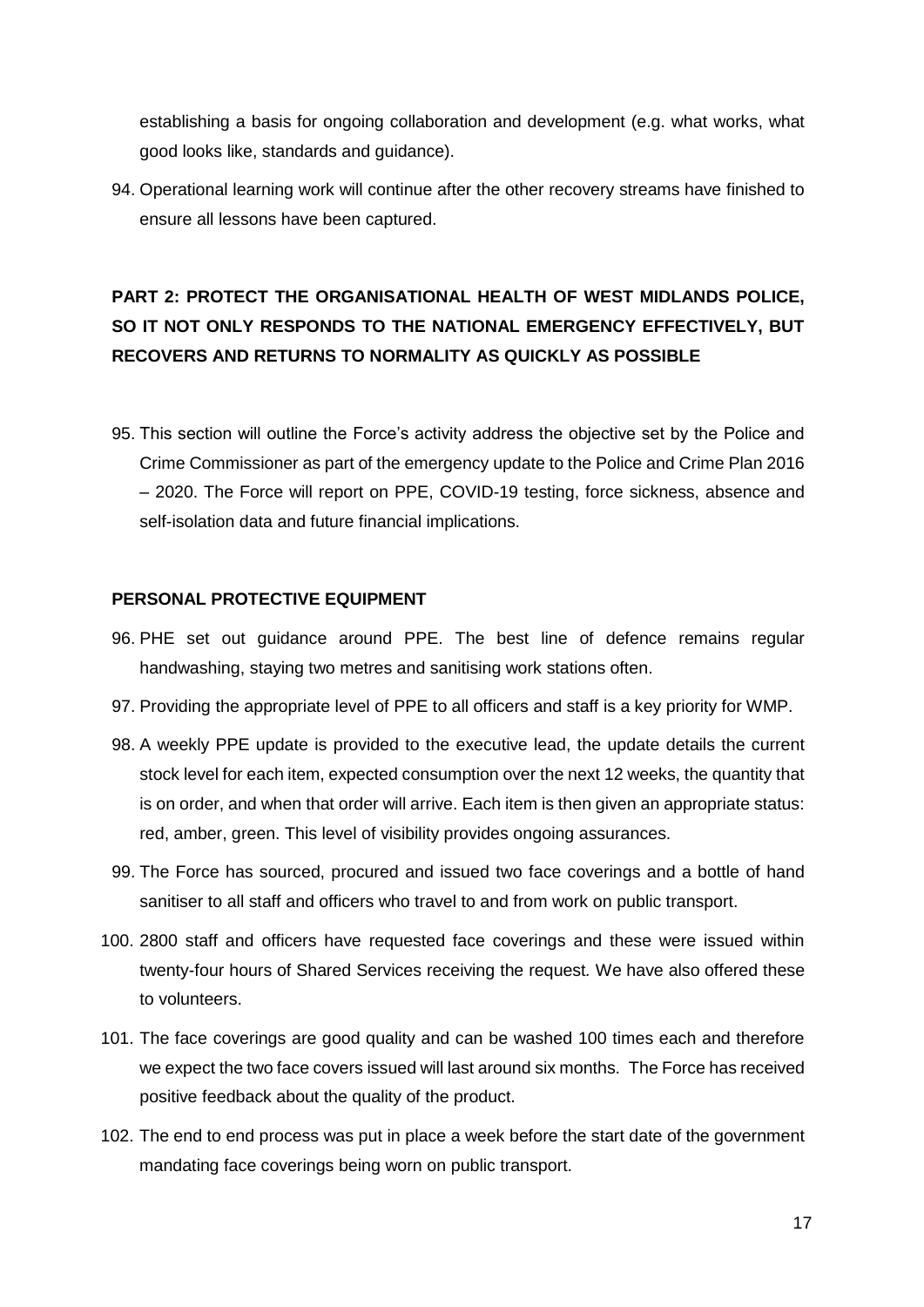103. The national PPE project is currently procuring face coverings and once these are delivered to WMP in the next 2 weeks, we will use these for any further requests. By purchasing these ourselves we have been able to supply them from day 1 of the government mandate to use them.

#### **COVID-19 TESTING UPDATE**

- 104. As of 24 June 2020, WMP have tested 759 people in total, which includes 629 employees and 130 family or household members.
- 105. 533 results have been received and 483 of these were negative with 45 being positive and 5 showing as inconclusive. The 5 that were inconclusive are now symptom free and have returned to work.

#### **FORCE SICKNESS, ABSENCE AND SELF-ISOLATION DATA**

106. Over the period there have been a total of 3,032 people who have reported COVID-19 symptoms and have self-isolated. There are presently 191 employees self-isolating. Contact is made with all colleagues who are self-isolating by the People and Organisational Development (POD) team. The number of colleagues who are selfisolating has significantly reduced.

## **COMPLIANCE WITH COVID-19 WORKPLACE GUIDANCE**

- 107. When COVID-19 began to significantly affect the country in mid-March 2020, the Force made necessary adjustments in how it operates, to ensure that it was and continues to be best placed to respond to the impacts of the pandemic. This included provision of cleaning materials around the Force and a communications poster campaign advising officers and staff on preventative actions such as hand washing.
- 108. Work was undertaken to enable those that could, to work from home which included the provision of additional laptops. During May 2020, the government produced guidelines for "Working safely during COVID-19 in offices and contact centres" which reinforced the *"*Staff should work from home if at all possible" message but also provided guidance for the workplace for those who could not work from home. A project has been set, led by the Director of Commercial Services, which reports into the Recovery Board chaired by Assistant Chief Constable Johnson QPM to ensure the Force meet the guidelines.
- 109. The guidelines provide a five step check list for organisations: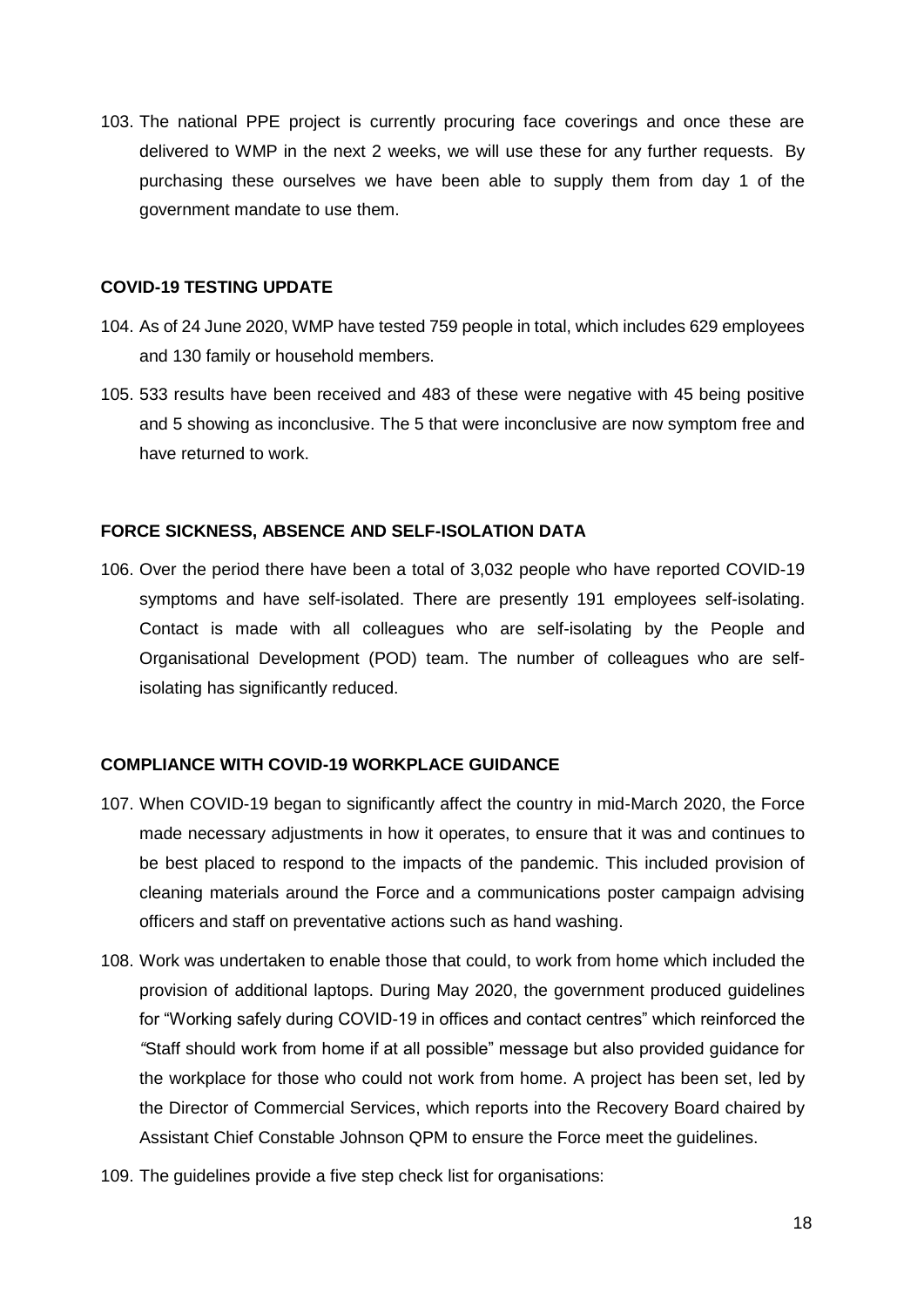- We have carried out a COVID-19 risk assessment and shared the results with the people who work here
- We have cleaning, handwashing and hygiene procedures in line with guidance
- We have taken all reasonable steps to help people work from home
- We have taken all reasonable steps to maintain a 2m distance in the workplace
- Where people cannot be 2m apart, we have done everything practical to manage transmission risk
- 110. The Force's head of health and safety produced a report following a review of all sites. This highlighted sixteen locations which we have assessed as 'high risk' and required actions to align to the guidelines. For example, Digbeth Police station was highlighted as high risk and measures were introduced including: relocating desks and computers to provide greater distance between colleagues when working; providing additional office space to enable teams to spread out; re-purposing meeting rooms and the introduction of Perspex screens between desks in some areas where moving desks apart has not been possible.
- 111. Guidance has been issued to officers and staff through a clear communications strategy including: a frequently asked questions intranet page; a number of blogs and news articles providing progress updates.
- 112. Trade Unions and the Federation have been engaged throughout with weekly meetings with the Director of Commercial Services, both organisations have also been in attendance at site visits.
- 113. Corporate signage has been introduced to all buildings advising staff to remain two metres apart.
- 114. In sites where the public come into the reception area, floor line markings, setting out the need for two-metre distancing, have been installed using yellow and black floor tape.
- 115. 'Keep Your Distance' signage has been installed outside lift entrances whilst inside the lifts 'please stand here' signs showing footsteps facing the lift car walls have been laid out.
- 116. Floor line markings, setting out the need for two-metre distancing, have been installed using yellow and black floor tape leading to sink/tea making areas along with signage on walls.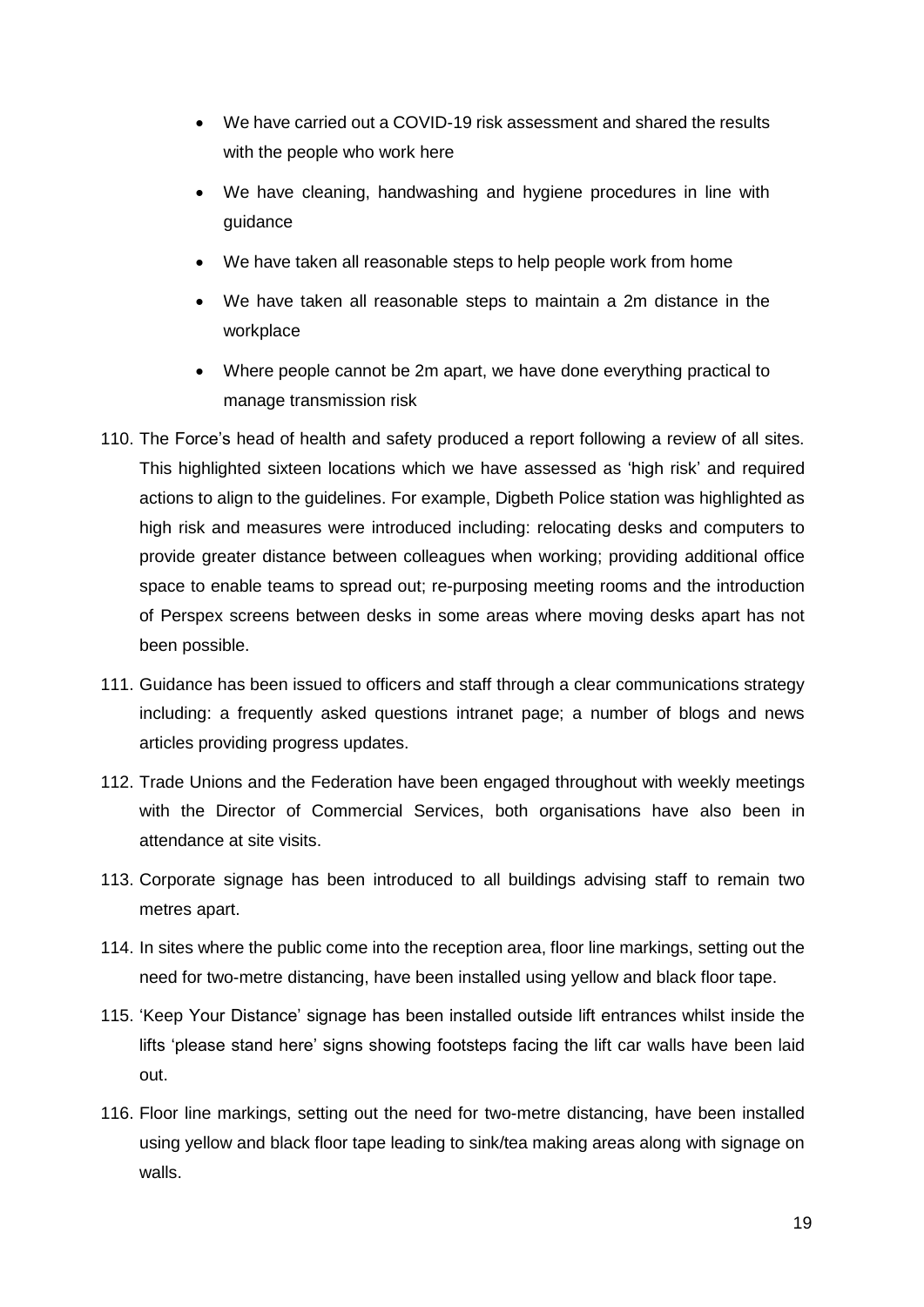- 117. Signage installed on walls along with arrow signage to create a one way system for entry/exit into areas such as printer areas have been introduced where possible.
- 118. Arrows and 'Keep Your Distance' signage on staircases and corridors have been added to ensure social distancing is maintained in these areas.
- 119. Cleaning materials have been provided to all of our sites from the initial outbreak. This initial response is being enhanced as more permanent sanitation stations are installed and additional cleaning equipment provided in areas such as showers, printer areas and kitchens.
- 120. The spacing out of desks where possible or marking desks as not to be used has been undertaken to support social distancing. This has reduced our occupational capacity in offices by 50%. This in the most part has been accommodated by home working but to help ease the situation in some stations and to support a return to workplace, two buildings which were out of operation are to be reinstated providing 120 additional desks.
- 121. To reduce risk of transmission local solutions have been employed, these include the fitment of screens between desks, reduced lift occupancy and in some teams', introduction of phased start and finish times as well as use of "bubbles".
- 122. Operationally, guidelines for officers have been introduced which include:
	- Staggered parade times (this is partly achieved by the Force Response banding)
	- No group briefings, alternative airwave remote briefings to be supported by emails
	- Identified separate rooms/floors for the pre-shift and post-shift staff
	- Where double crewing is required, posting the same staff together for the full set of shifts
	- Reinforced message for officers to update systems via their mobile devices while on patrol to avoid time in the office
- 123. The health and safety team are performing checks across sites and actions are being put in place for any comments made either through local interventions or into business as usual processes.
- 124. A review of the capacity available in our buildings is being undertaken looking at relocation and re-population. The review will provide options and recommendations which will be shared with heads of departments. This is to support locations where the impact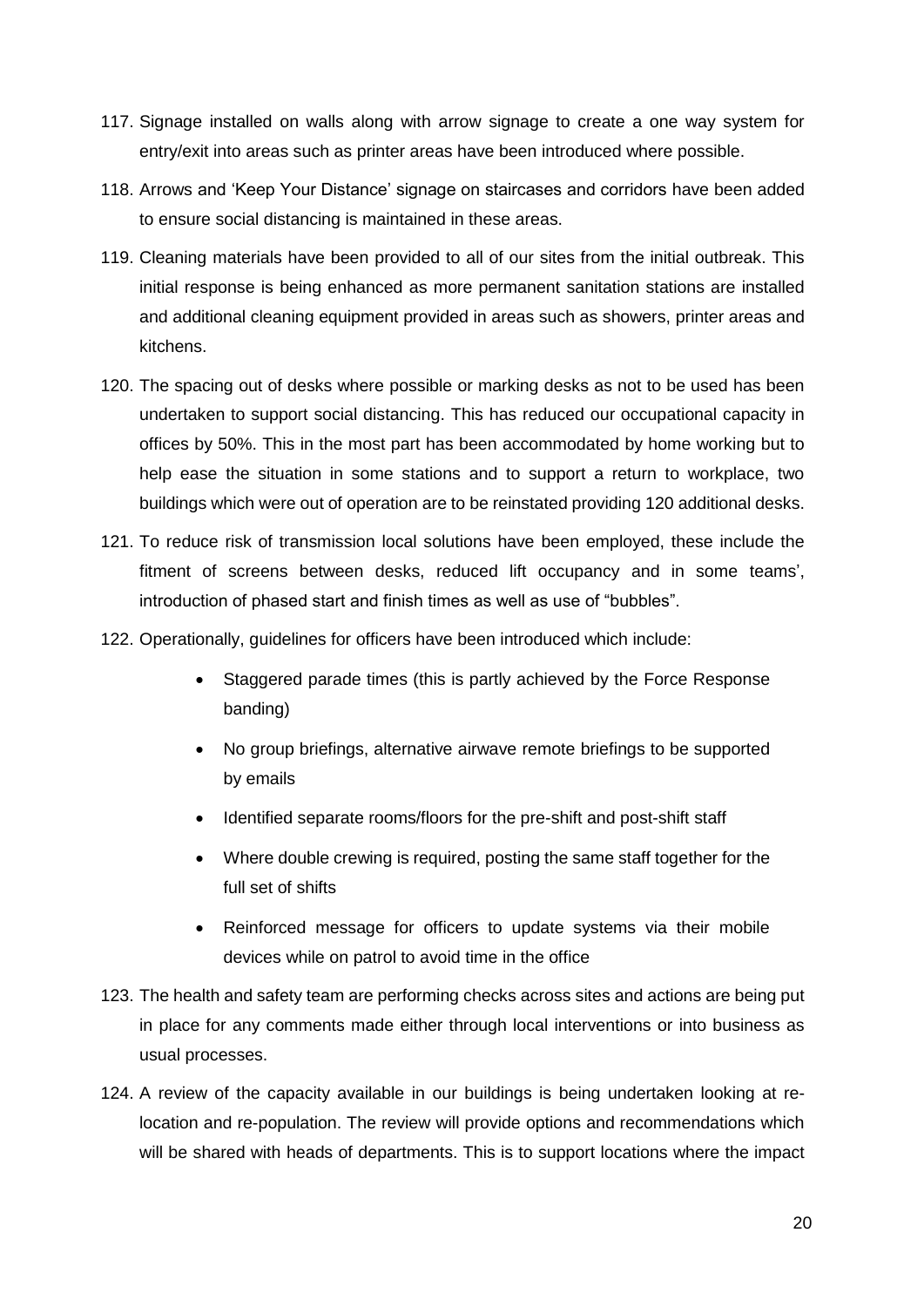of social distancing is proving a challenge and for teams and individuals who are finding home working to be difficult or ineffective.

# **IMPACT OF COVID-19 ON THE 2020/21 BUDGET**

- 125. The finance department has identified and reported actual and planned costs associated with COVID-19 across the Force since March 2020. The project structure which is now in place as the force enters a recovery phase replaces the Gold and Silver command structures and continues to provide a platform for all expected costs and savings to be identified and a governance structure for future expenditure to be agreed.
- 126. Finance is represented on five projects which feed into the Recovery Board. These cover civil contingencies, people and welfare, finance and infrastructure, organisational change and local policing.
- 127. Table 2 shows expenditure on COVID-19 since March 2020 and was presented to the Recovery Board in the week commencing 22 June 2020.

| Category                                 | 2019-20<br>actuals<br>(f'000s) | 2020-21<br>actuals<br>(Apr-May)<br>f(600's) | 2020-21 est.<br>to June 2020<br>(£000's) | Total<br>expenditure<br>inc, estimates<br>(£000's) | <b>Comments</b>                                                                                                                                                                                         |
|------------------------------------------|--------------------------------|---------------------------------------------|------------------------------------------|----------------------------------------------------|---------------------------------------------------------------------------------------------------------------------------------------------------------------------------------------------------------|
| PPE equipment                            | 1,006                          | 1,188                                       | 27                                       | 2,221                                              | This PPE does not include orders via<br>National Procurement. All costs<br>expected to be reclaimed from Home<br>Office                                                                                 |
| Officer and Staff<br>pay costs           | $\Omega$                       | 109                                         | 365                                      | 474                                                | Officers and staff moved from posts<br>including CWG planning, creation of<br>MART team and work by Guardian team<br>on Covid-19                                                                        |
| Overtime pressures                       | 65                             | 82                                          | 112                                      | 259                                                | Actuals on custody, intelligence cell, IT<br>and D and contingency. Planned OT on<br>MART team, NPU PHLs and planning<br>teams                                                                          |
| Temporary staff                          | $\Omega$                       | 28                                          | 307                                      | 335                                                | 25 additional staff for force Contact.<br>PPU extension of temp staff contract to<br>30 Dec to clear backlog of DA cases                                                                                |
| Other non-pay                            | 25                             | 237                                         | 433                                      | 695                                                | Costs include decontamination, clinical<br>waste, screens for contact staff, and<br>amendments/reinstatement of police<br>buildings to make them Covid secure                                           |
| Loss of income                           | 107                            | 876                                         | 438                                      | 1,421                                              | Loss of income at Airport and other<br>force Operations, Police led<br>prosecutions and traffic investigations,<br>vehicle recovery and DBS                                                             |
| Home working<br>(laptops and<br>devices) | 533                            | 56                                          | $\Omega$                                 | 589                                                | 3,650 machines purchased between<br>March and May of which approx. 420<br>were directly related to force Covid-19<br>response. Cost includes mobile devices<br>and SIM cards for mobile data in laptops |
| <b>Budget savings</b>                    | $\Omega$                       | (282)                                       | (91)                                     | (373)                                              | Savings in fuel (per BP fuel offer)<br>business travel and accommodation                                                                                                                                |
| Total                                    | 1,736                          | 2,294                                       | 1,591                                    | 5,621                                              |                                                                                                                                                                                                         |

Table 2. Expenditure on COVID-19 since March 2020

128. The overall cost of Covid-19 to the Force was £4.03m at the end of May and is expected to reach £5.62m by 30 June 2020. It should be noted that we have previously reported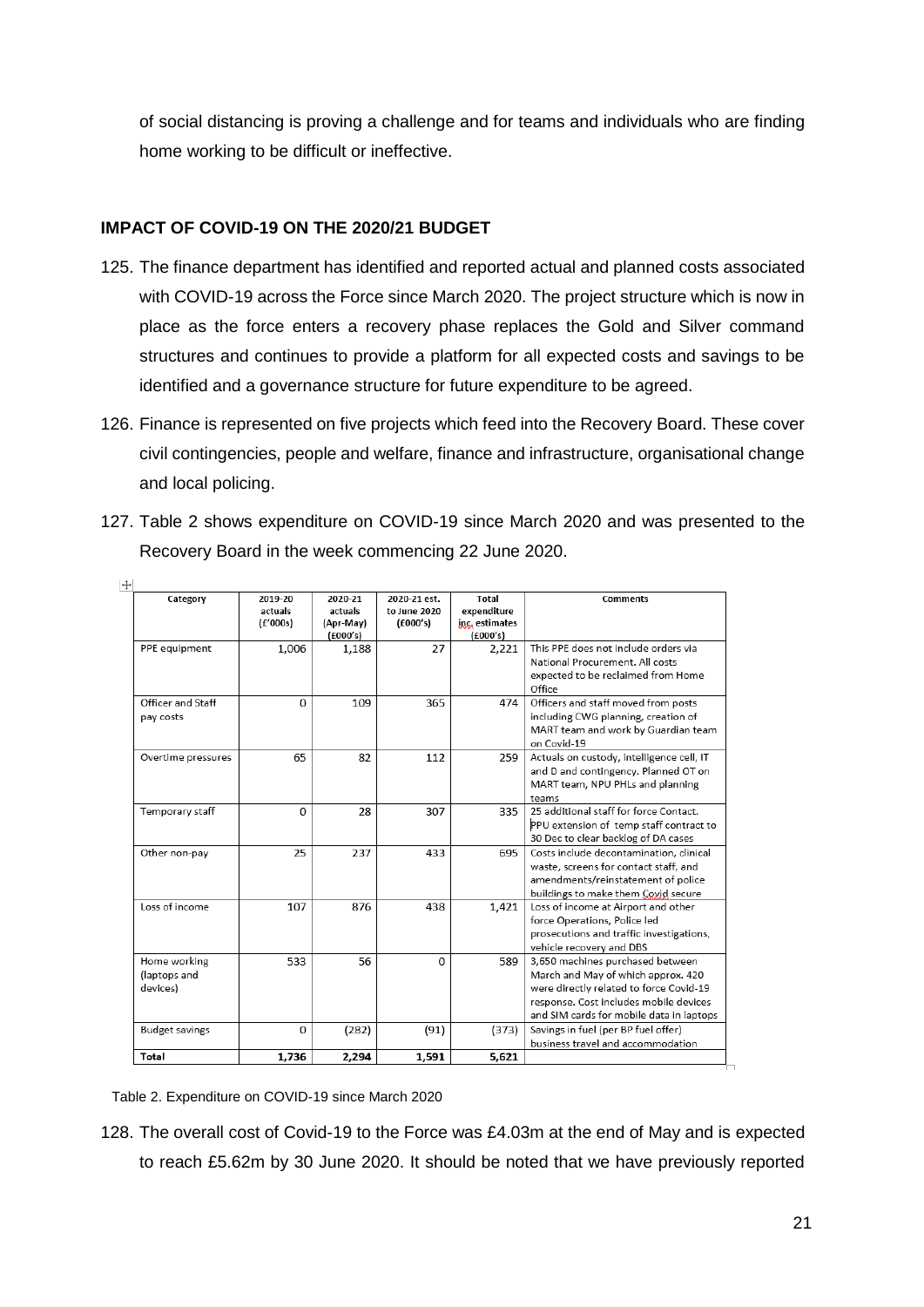the costs of laptops and devices as £3.43m since the start of the pandemic resulting to total costs of £8.5m. The above table and this report recognises only the proportion of those devices that were purchased as a direct consequence of the Force's response to Covid-19, rather than the overall purchase of machines. Most of which were accelerated purchases of machines which, now that the force has entered a recovery phase, will be used as replacement machines for those which are at the end of their life. So, the net cost of laptops and devices purchased directly as a result of the force response to Covid-19 is £0.589m.

- 129. Expenditure on PPE is now £2.21m. This is a reduction in spend since the last report due to some items being refunded where the order could not be completed by the supplier. After placing a national order for over £4m it is not expected that any further expenditure will need to take place on PPE until July, and this will only apply to approximately 2% of items which are not available from the national order. The Home Office have made part of the Police Uplift Programme grant from April to September 2020 available for COVID-19 related costs. In addition, the Force will continue to request that all PPE expenditure including the national order is reimbursed by the Home Office.
- 130. Expenditure on laptops and mobile devices to support home working is expected to be £3.44m with a total of 3,650 laptop machines purchased and issued by early May. The first 600 machines purchased in March were part of an ongoing replacement programme and were redirected for home workers. The next two batches of machines received in 2020-21 are an acceleration of replacements which would have been completed later this year and into 2021-22.
- 131. A loss of income of £0.1m was identified in March 2020 and this is expected to grow to £1.4m by the end of June 2020.
- 132. This followed a review of income for each service area in the Force carried out by finance colleagues in conjunction with service managers in April 2020. The £1.3m loss of income covers a period from April to June inclusive and for each additional month beyond June the expected loss of income is up to £0.45m. In areas such as National Driver Offender Retraining Scheme (NDORS) training and Criminal Justice, departments are working with stakeholders to identify different ways of working to enable the processing of income to continue.
- 133. We have identified areas where the Force has made savings as a result of reduced demand in some areas. Following BP's offer of free fuel for police vehicles during the pandemic, the Force has saved £0.2m on fuel costs for police vehicles. Savings have